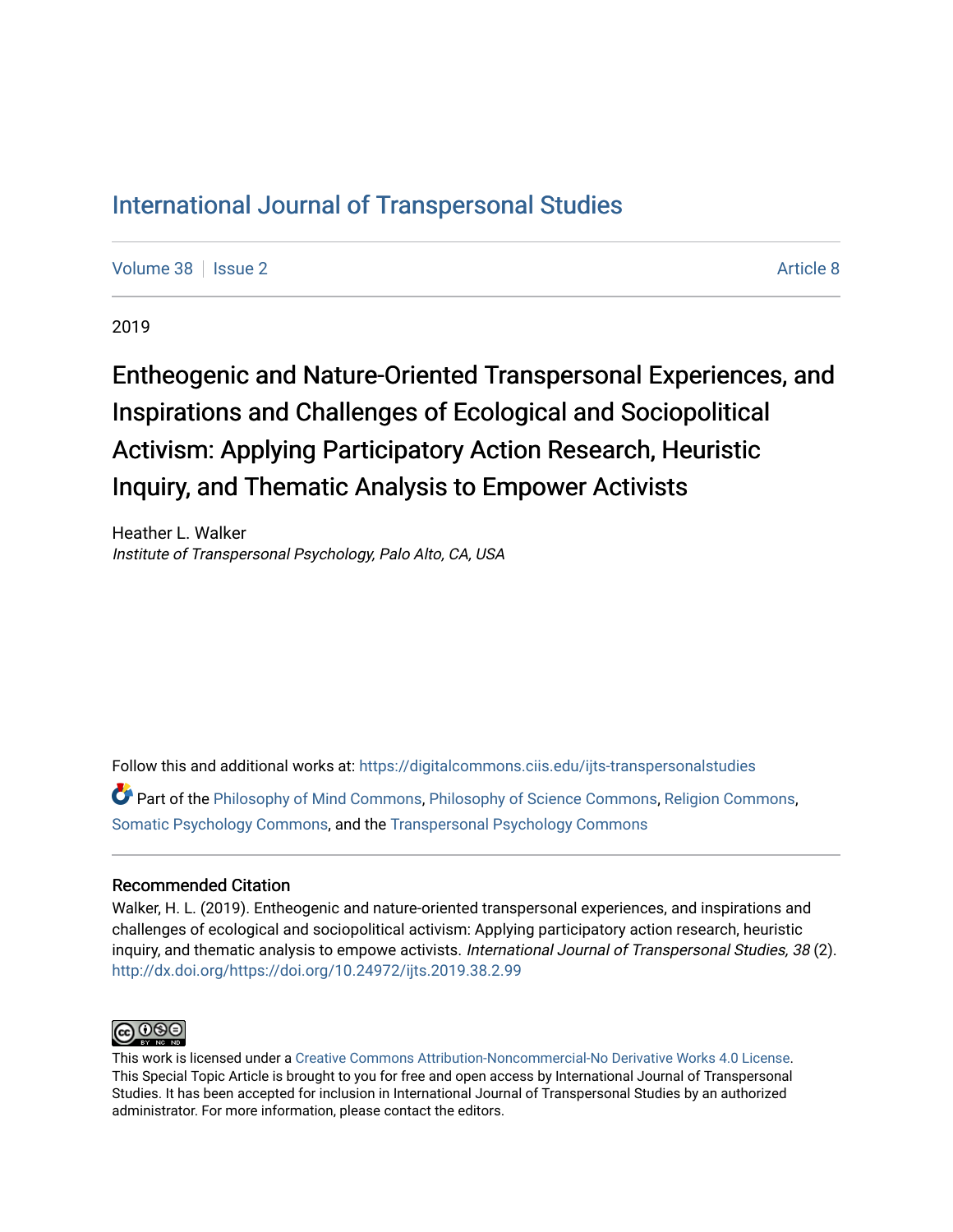## **Entheogenic and Nature-Oriented Transpersonal Experiences, and Inspirations and Challenges of Ecological and Sociopolitical Activism: Applying Participatory Action Research, Heuristic Inquiry, and Thematic Analysis to Empower Activists**

*Heather L. Walker* Institute of Transpersonal Psychology Palo Alto, CA, USA

In original research on empowering adult North Americans who aspire to address the ecological crisis  $(N = 21)$ , heuristic inquiry, participatory action research, and thematic analysis were applied to examining the challenges and inspirations to coresearchers' broadly defined activism. The following themes emerged: Entheogenic and nature-oriented transpersonal and awe-evoking experiences; identifying origins of the ecological crisis; high and low political efficacy—inspired activism; relations with nature increased wellbeing; psychospiritual development and activism were mutually stimulating; challenges to activism and nurturing selfgrowth to overcome challenges; individuation needs inspired and were a challenge to activism; ecologically conscious collaboration and lifestyle transformation fostered psychospiritual growth. Many coresearchers expressed negative attitudes toward sociopolitical activism, suggesting a need for psychospiritual supports to evoke collaborative sociopolitical transformation.

### **Keywords:** *Ecological activism, entheogens, psychedelics, nature, transpersonal, integrative spirituality, ecological crisis, sociopolitical activism, ecofeminism*

Many environmentalists believe that without<br>revolutionary sociopolitical transformation<br>to address climate change, within decades<br>human civilizations will be in chaos, at least several revolutionary sociopolitical transformation to address climate change, within decades human civilizations will be in chaos, at least several billion humans will die, and most complex Earth life will become extinct (Brown, 2005; Hansen, 2009; Macy & Johnstone, 2012; McKibben, 2010). Ecological problems have been attributed to sociopolitical institutions of industrialized nations that foster increasingly unequal wealth distribution, corporate power, over-consumption, and the use of faulty technologies (Fisher, 2002; Roszak, 1992; *The Nation* & On the Earth Productions, 2011). Research has suggested that average citizens and even large citizen interest groups have minimal influence on U.S. governmental policy compared to corporate interests (Gilens & Page, 2014). Some activists assert that collective sociopolitical engagement is

intentionally obstructed by monied interests behind conservative and neoliberal political agendas (Lukacs, 2017).

Entheogens, psychedelic substances, or plants that can evoke profound feelings of inspiration, as well as other transpersonal experiences, have the potential to catalyze sociopolitical engagement (Schroll et al., 2009; Metzner, 2017). The potential of entheogens for stimulating activism is dramatically illustrated by history: the psychedelic mysticism of the 1960s counterculture played a significant role in the environmental, peace, civil-rights, and feminist movements (Metzner, 2017; Goffman & Joy, 2004; Reich, 1971; Schroll et al., 2009).

Entheogenic and other transpersonal experiences are commonly reported to enhance awareness of and a sense of interconnectedness with, nature (Fox, 1995; Finley, 1994; Jagel, 2007; Metzner,

**International Journal of Transpersonal Studies**, 38(2), 99-116 **Studies** 38(2), 99-116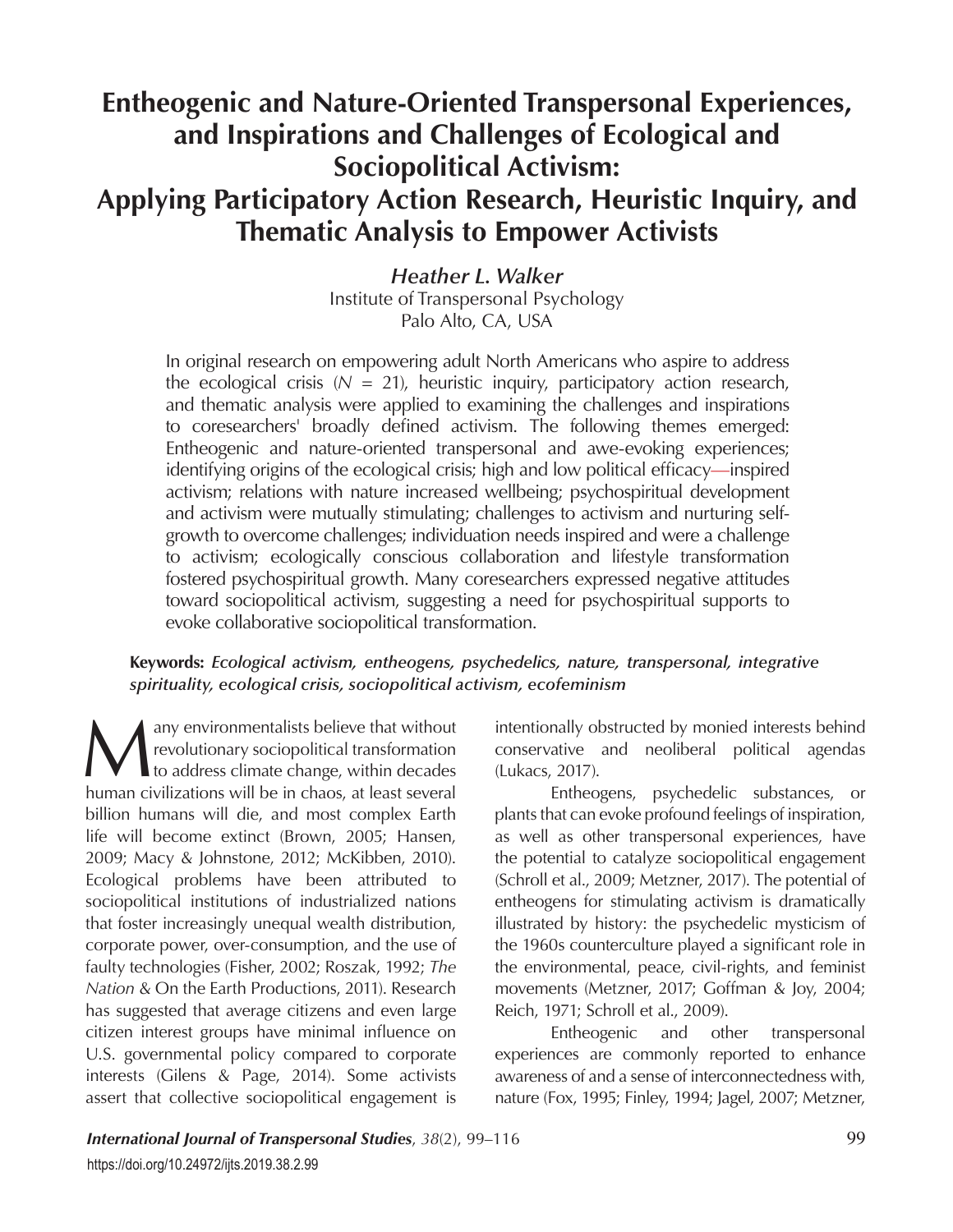2017; Ruffing, 2001; Schroll et al., 2009; Wuthnow, 1978). Scholars of transpersonal psychology and ecopsychology, deep ecology, and ecofeminist movements have conceptualized how awareness of interconnectedness with nature intervolves with ecological responsiveness and psychospiritual health (Fisher, 2002; Fox, 1995; Macy, 1995, 1995; Metzner, 1999; Naess, 1990; Plumwood, 2002; Roszak, 1992; Ruether, 2007; Swan, 2010). Research across disciplines including transpersonal and environmental psychology, ecopsychology, and environmental education has supported these premises (Chawla, 2006; Hines et al., 1986–1987; Jagel, 2007; Nisbet et al., 2008; St. John & MacDonald, 2007). While a sense of connectedness with the world may increase pro-environmental behavior (e.g., Hoot & Friedman, 2011), high levels of ecological concern do not necessarily translate into equivalently high levels of activism (Dunlap et al., 2000; Finger, 1994; Kaplan, 2000; Schultz, 2000).

The disparity between ecological concern and its enactment through socio-politically oriented ecological activism might be attributable to conceptualizations of spirituality/transpersonal experiences as private and separate from the collective realm of socio-politics (Ruffing, 2001; Williamson, 2000). Further, contemplating a need for sociopolitical engagement and change can be unsettling, which may trigger defenses that lead one to reject the validity of such a realization and to seek escape in less challenging beliefs and the increasing multitudes of consumer and cultural distractions (Fisher, 2002; Macy & Johnstone, 2012; Schur, 1976). Yet meeting these challenges may provide opportunities for psychospiritual growth. Ancient and contemporary models of integrative spirituality are premised on the application of spiritual and ethical beliefs, principles, and practices to all domains of life, both inner and outer, leading toward psychospiritual growth and wholeness (Rothberg, 2008, p. 35).

Ferrer (2011) suggested guidelines by which spiritual approaches and their outcomes might be assessed based on their integration in ecological, social, and political life. Naess (1973) posited that fully awakening to one's intrinsic interrelatedness with nature requires social and political engagement. Kheel (2008), too, emphasized ethical ecological

responsiveness as intrinsic to caring about other beings. Metzner (1999) stated a need for examining and thinking through ethics, value systems, and actions to increase ecological conscientiousness.

Scholars associated with the movements of ecopsychology, deep ecology, ecofeminism, and transpersonal psychology have commonly emphasized a view of the self that is relational and interdependent with Earth life (Roszak, 1992; Naess, 1973). However, some scholars associated with the deep ecology and ecofeminist movements have critiqued overemphasis on transcendent experiences in transpersonal psychology, that is, experiences associated with movement away from material reality to unite with a metaphysical eternal deity or consciousness state (Wilber, 1995). Ecofeminist criticisms of transcendence in transpersonal psychology may be partly attributable to the early history of transpersonal psychology, in which understandings of beyond-ordinary-egoconsciousness states were largely influenced by metaphysical experiences induced by psychedelics (Fadiman et al., 2003). However, interpretations of transcendence that were more phenomenological (referred to as *naturalistic* in this paper, see "Definition of Terms" section below), that is, understood as experiences, rather than metaphysical constructions, have been presented since the inception of the field (Maslow, 1972). Maslow (1972) described transcendence as:

The very highest and most inclusive or holistic levels of human consciousness, behaving and relating, as ends rather than as means, to oneself, to significant others, to human beings in general, to other species, to nature and to the cosmos. (p. 3)

Transpersonal deep ecologist Fox (1995) described how transcendant transpersonal experiences could lead to greater identification with the natural world. For Fox, cosmological identification is: "having a lived sense of an overall scheme of things such that one comes to feel a sense of commonality with all other entities" (pp. 257–258). Further, ontological identification is a sense of awe with how "things *are* [which] impresses itself upon some people in such a profound way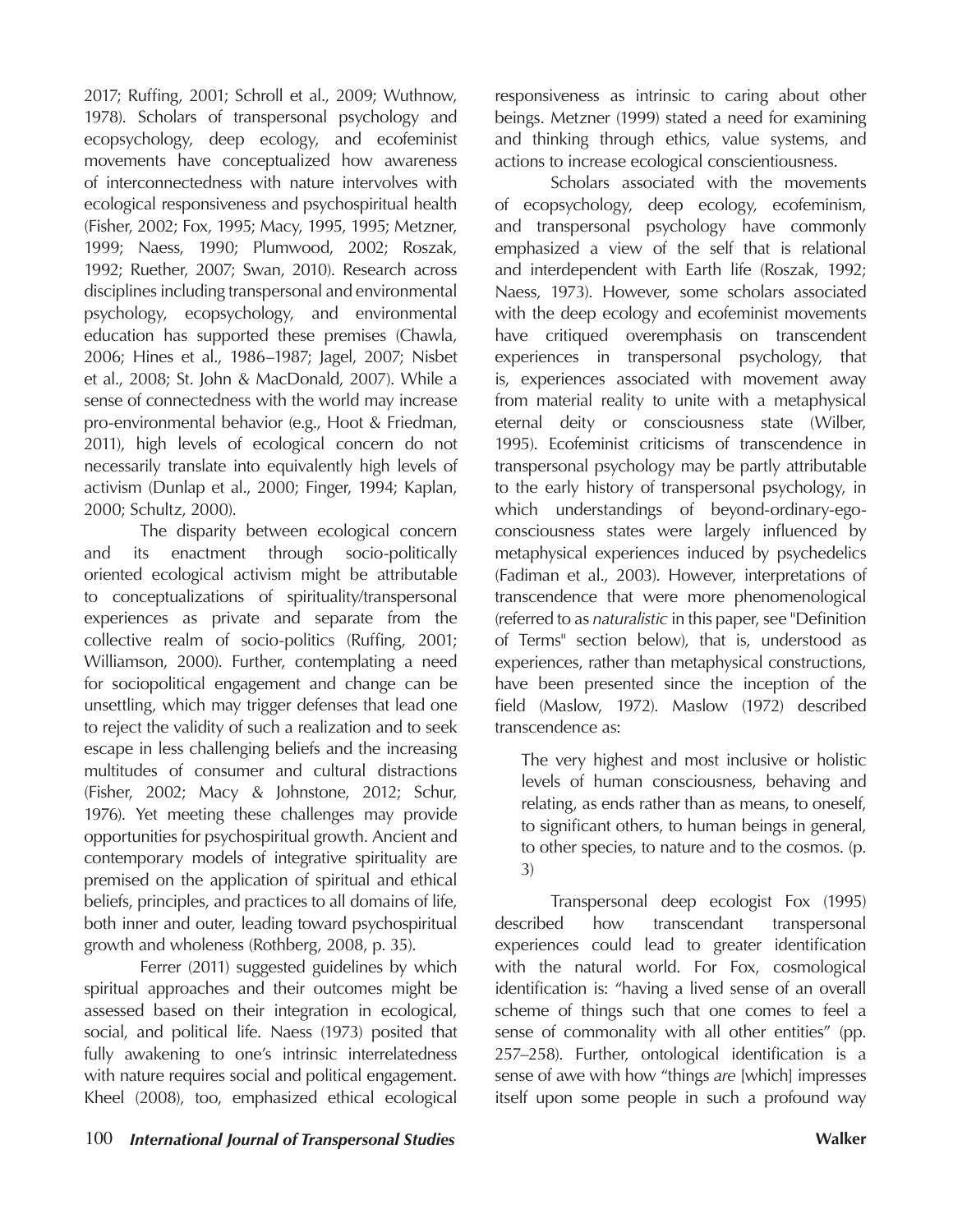that all that exists seems to stand out as foreground from a background of nonexistence, voidness, or emptiness—a background from which this foreground arises moment by moment" (p. 251). Fox proposed that ontological and cosmological identification are more important to addressing the ecological crisis than personal identification, because cosmological and ontological identification can be free from the problem of partiality. That is, personal identification is based on the general human tendency to identify most with those entities, both concrete and abstract, with which they are more frequently in contact, or experience as a part of their identity.

In contrast to emphasizing transcendence, ecofeminist scholars have held a relational view of the self with an emphasis on capacities for mutually respectful relationships as a basis of human psychospiritual health. Ecofeminist Kheel (2008) asserted that ecologically ethical conduct is fostered by the experience of moral emotions involving a synthesis of cognitive, ethical, and affective aspects, which are relational and personal in nature. Kheel (2008) criticized Fox's (1995) ontological and cosmological identification for their focus on identifying with abstract constructions, that is, the transcendent self and nature, rather than individual beings, and questioned how abstract transpersonal modes of relating could lead to responsive, caring ecological actions (see also Walker, 2012). In contrast, Buddhist deep ecology movement supporter, ecofeminist, and activist Macy (2007) suggested that processes of relinquishing the ego, which ontological and cosmological identification (Fox, 1995) are potential examples of, do not necessarily lead to distancing or to detaching, but rather can heighten awareness in ways which enhance and particularize relationships.

### **Definition of Terms**

This paper defines and applies several key terms to examine links between ecological activism and *contemporary spirituality*, which became prominent in the US in the 1960s. In this paper, contemporary spirituality is defined as informal psychospiritual growth of the individual unassociated with institutional religion (Newport, 2010; Tacey, 2004; Wuthnow, 1978; Zinnbauer, 1999). More specifically, this paper examines *nature-oriented* 

*spirituality*, a variation of contemporary spirituality, defined here as belief systems centered on respect and caring about the cycles of nature, other earth beings, the ecosystem, and the life force (Tacey, 2004; Taylor, 2010). In this paper, the terms *contemporary* and *nature-oriented spiritual experiences,* employed in the original publication of my research (Walker, 2014), are replaced with the overarching term *transpersonal experience*, in response to peer reviewer feedback regarding the imprecision of the term *spirituality* (Schroll et al., 2011). *Transpersonal experiences* are thus defined as profoundly impactful experiential phenomena that shifted coresearchers' perceptions of reality, existence, or consciousness. As in the original study (Walker, 2014), participants are referred to as *coresearchers* throughout this article, signifying their contributions as joint investigators in important aspects of the research. The term *naturalistic* as applied here refers to transpersonal experiences not incongruent with *materialist philosophy*, that is, the belief that everything is made of matter and energy, with no immaterial entities such as souls or spirits or aspects of existence beyond the material world. The term *metaphysical* refers here to transpersonal experiences associated with existence of a reality beyond the material world. *Peak experiences* are defined as a type of transpersonal experience, associated with a sense of being more alive, blissful, sublimely satisfied, or whole (Maslow, 1994) and peak experiences include both naturalistic and metaphysical variations. For example, in Walker (2014), coresearcher Fir described a naturalistic peak experience of sublime satisfaction or awe, when realizing his dream to ecologically engage in the Costa Rican rainforest:

I was new in this rainforest and everywhere I looked, the sounds and sights were so rich and intense that I was just in the zone, in the void, in the—it just felt like there was an epiphany. It wasn't content, it wasn't about a revelation about something that I hadn't understood before so much as just . . . well, it had been a dream of mine since I was really young to go to the rainforest and I felt like I had finally arrived there and when I was looking around it was just blowing my mind.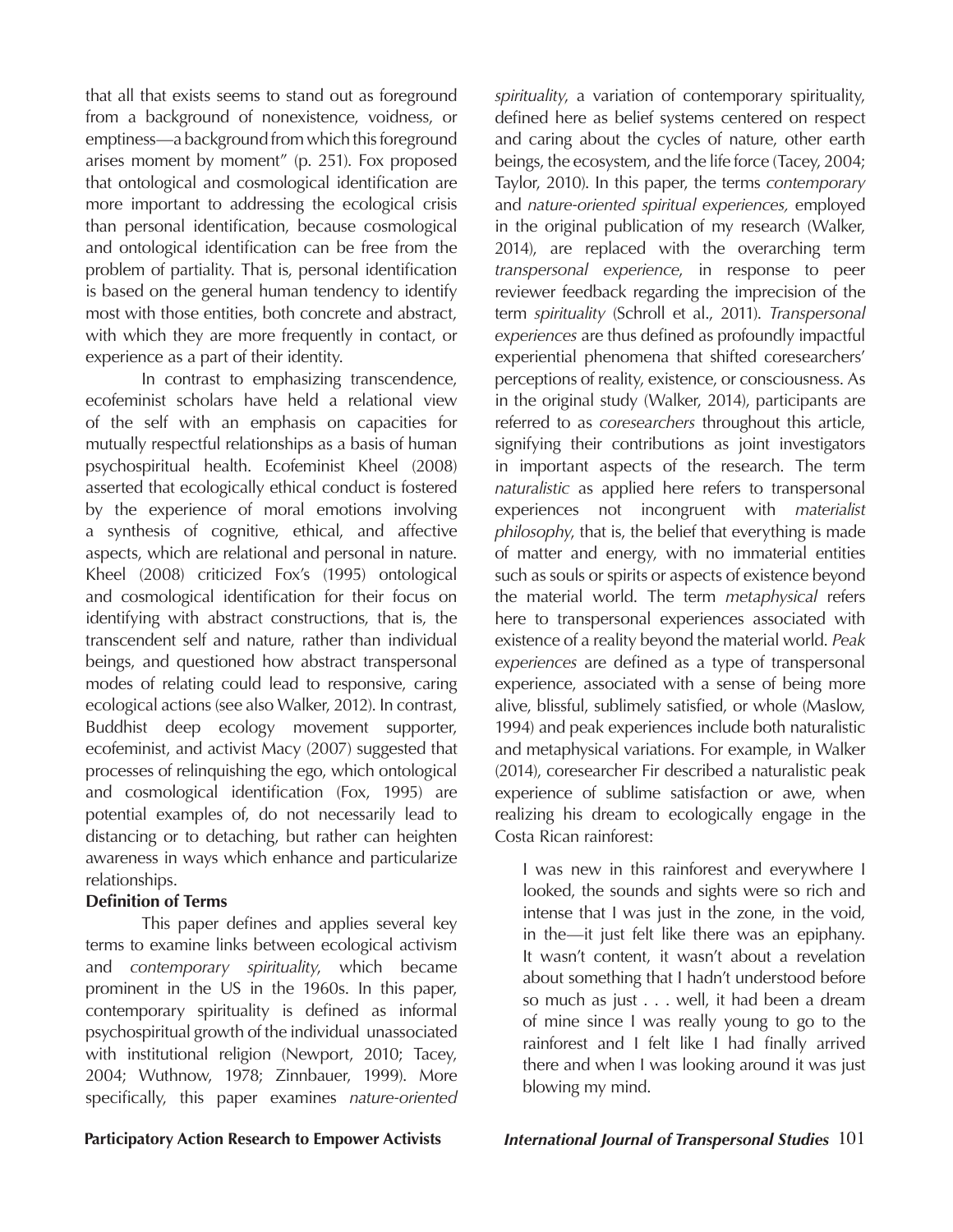In contrast, coresearcher Darla described a metaphysical peak experience, in association with her experience of manifestations of nature spirits and how these experiences shifted her perception of reality and affirmed the spiritual teachings she had received as an apprenticing Plains Cree shaman:

There was really no explanation for the noises or for the dreams or anything. So that was really where I started to understand what the spirits are and how we work with them and how they make themselves known to us in the physical realm.

*Ecological activism* is conceived quite broadly, and applied interchangeably with the phrases *ecological actions* and *ecological engagement*. Ecological activism includes, for example, direct action politics, protesting, and political organizing. More predominantly among Walker's (2014) study participants, it also includes participating in ecologically conscientious community building and lifestyles, ecosystem restoral, teaching ecology, activism through writing, art, documentary filmmaking, and social media, and providing naturecentered spiritual guidance or teaching in higher education. *Ecocentric* refers to perspectives that all living organisms and their natural environment, regardless of their perceived usefulness or importance to human beings, have intrinsic value.

### **Research Design Overview**

In the following sections on research design and findings, all references to the research conducted refer to my previously published study (Walker, 2014). I chose a qualitative design informed by the methodological framework of *crystallization*, which emphasizes the multifaceted nature of research phenomena by combining multiple analyses into a coherent text, building a rich and openly partial account of a phenomenon (Ellingson, 2009). The purpose of this study was to explore links between transpersonal experiences and ecological activism, more specifically inspirations and challenges to ecological activism and how such challenges might be approached in a way that fosters psychospiritual growth and wellbeing. An additional intention of this study was to explore questions about psychospiritual development at the intersections between transpersonal psychology and ecofeminism. I engaged the coresearchers in indepth interviews, and in a second phase informed by *participatory action research* (Kemmis & McTaggart, 2005), aspirant coresearchers engaged in an email dialogue with an exemplar co-researcher, then wrote about an action they took in response to a challenge to their ecological activism. The textual data from the interviews, email dialogues, and aspirants' actions and reflective writings were compiled into one data set and thematically analyzed. *Heuristic research* strategies (Moustakas, 1990; Sela-Smith, 2002) informed a third phase, which entailed analysis of my reflective writings on the topics of inquiry.

My interpretive framework was informed by *constructivism*, is based on the assumption that the individual constructs their reality via fluctuations and adjustments of the individual consciousness and its body of knowledge in continuous interaction with experiences in the world and society. As a theoretical approach, constructivism entails understanding the complexities of lived experience from first person experience (Nightingale & Cromby, 1999; Denzin & Lincoln, 1994). My conceptualization of constructivism was modified by Spretnak's (1999) idea of *embeddedness*, which "also acknowledges our constitutive embeddedness in subtle bodily, ecological, and cosmological processes" (pp. 72–73).

My interpretive framework was also informed by *critical theory*, which is oriented toward sociopolitical action to redress injustices (Kincheloe & McLaren, 2005). Critical theory researchers explicitly take sides by studying those facing powerlessness and employ action research to empower co-researchers (Rubin & Rubin, 2005). The coresearchers of this study lacked governmental representation of, and experienced social resistance to, their ecocentric values. Further, there is evidence that the U.S. government unjustifiably vilifies ecological and animal-rights activists (Democracy Now, 2014). While some scholars who support the deep ecology, ecopsychology, or ecofeminist movements have explicitly embraced critical theory, acknowledgement of the influence of critical theory is uncommon in transpersonal psychology research, even though the field has historically functioned as a critique of mainstream psychology. This omission might be attributable to the aforementioned conceptual schism between spirituality and politics.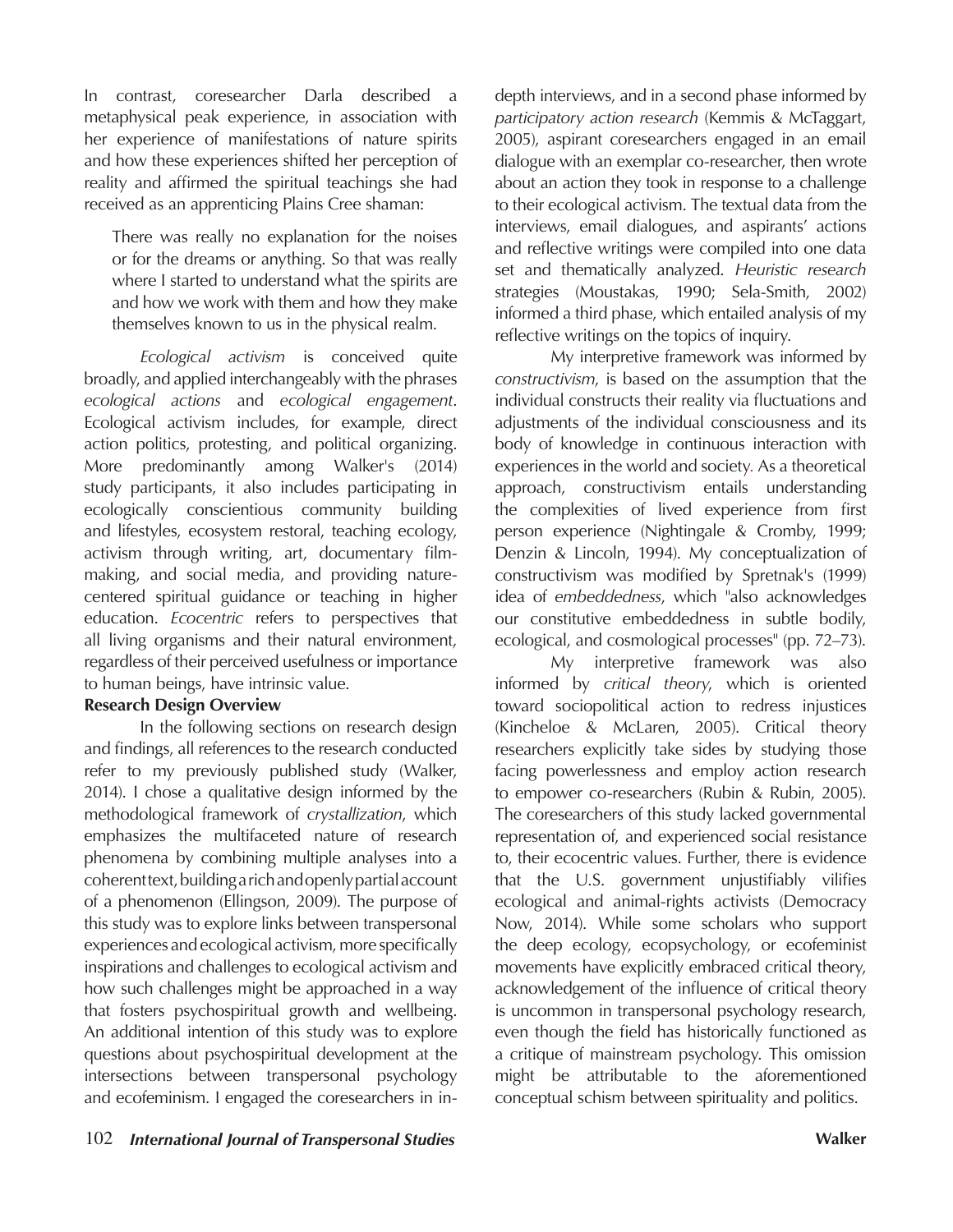**Sampling.** I employed *purposive sampling*  to select participants, referred to as *coresearchers*, who identified respect for nature as the focal point of their belief systems and who aspired to address the ecological crisis. One half of the coresearchers  $(n =$ 10) had consistent ecological activism for 10 years or more; the other coresearchers  $(n = 10)$  had consistent ecological activism for less than 10 years and held aspirations to increase engagement.

During the pre-screening interviews, I discovered that the potential coresearchers I was pre-screening who met the selection criterion of embracing nature-oriented spirituality or nature reverence tended to ecologically engage in many ways alternative to sociopolitical activism. I determined that defining exemplary ecological activism broadly, to include the many approaches to ecological activism that these potential coresearchers were describing, would allow for exploration of the challenges and views that decrease sociopolitical engagement in this population.

During the interview, coresearchers were invited to choose a pseudonym; if they declined to do so I randomly assigned them a pseudonym. There was no attrition in the interview phase of the study. In the participatory action research phase (*n* = 15; 7 exemplars, 8 aspirants), two aspirant coresearchers were not able to complete the final written reflection.

**Description of sample.** Twenty-one individuals who aspired to address the ecological crisis participated in this study. Twenty coresearchers (10 male, 10 female) participated in interviews, 15 coresearchers (7 male, 8 female) participated in an email dialogue with an exemplar coresearcher, and 6 coresearchers (2 male, 4 female) identified and performed a small action and wrote about it. Ten exemplar coresearchers (5 male, 5 female) had consistently ecologically engaged for over 10 years. Eleven aspirant coresearchers (5 male, 6 female) had consistently ecologically engaged for less than 10 years. Nineteen coresearchers resided in the U.S., 2 in Canada. Fifteen were European American, 1 African American, 1 First Nations (Plains Cree), and 4 bi-racial. The average age of coresearchers was 47.14 years and the age range was 28–70 years. Three coresearchers had some college, six had a bachelor's degree, six had a master's degree, and 6 had a doctorate.

**Heuristic method.** In heuristic research the primary researcher is required to have a direct experience regarding the phenomena in question, from which the research question will flow. Moustakas (1990) wrote,

The question is one that has been a personal challenge and puzzlement in the search to understand one's self and the world in which one lives. The heuristic process is autobiographic, yet with virtually every question that matters personally there is also a social—and perhaps universal—significance. (p. 15)

In this phase of the study I systematically explored through writing and contemplation aspirations and challenges to enacting ecological concern, which had been stimulated by my entheogenic experiences in the 1990s.

**Participatory action research.** Participatory action research emphasizes social change and is based on the premise that the knowledge of the coresearchers is foundational to the validity of the research (Fine et al., 2003). Participatory action research promotes a co-learning and empowering process. The coresearchers conduct the research analysis by identifying a problem, planning a change, taking an action, and observing the results. Coresearchers become aware of tacit knowledge as they ground it in action (Greenwood & Levin, 2005).

Upon completion of the interview, aspirant coresearchers were emailed instructions to write about a challenge to their ecological activism and to email this to me. When I received an aspirant's description, I forwarded it to one exemplar with guidelines for responding to the aspirant. The exemplars then emailed me their response and I forwarded this email to the respective aspirant with guidelines for identifying an action to address their challenge(s), trying it, reflecting, and describing the results. Aspirants were offered the choice to apply the exemplar's suggestion(s) or to act independently in determining their action.

### **Narrative Synthesis of the Thematic, Heuristic, and Participatory Action Research Data**

This section details the 11 themes discovered in the collected data. The data from the interviews, my reflective writing from the heuristic inquiry, and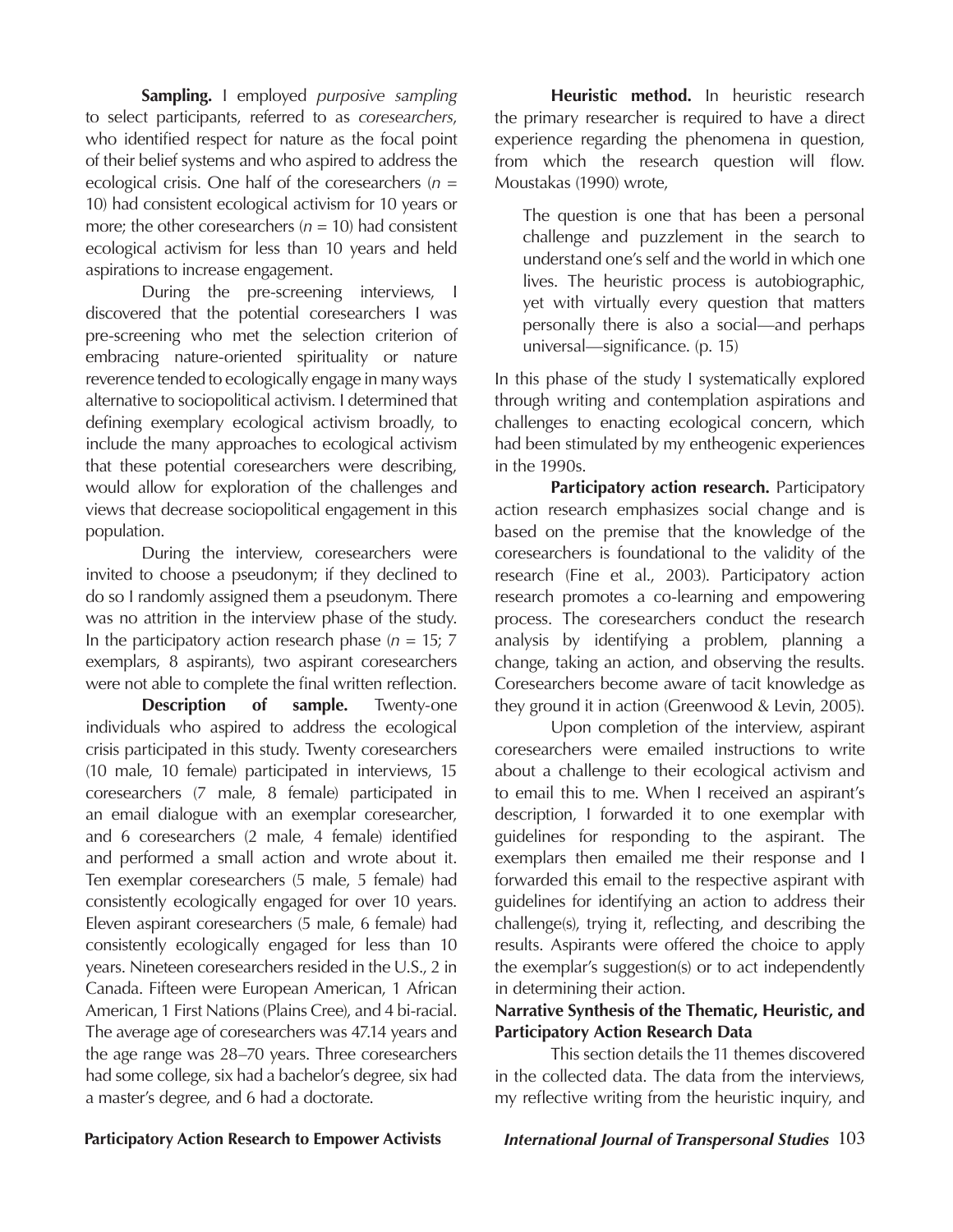the data from the dialogues between coresearchers in the participatory action phase, are presented here in a narrative synthesis (see Table 1).

**Theme one: Entheogenic and natureoriented transpersonal experiences inspire activism.**  This theme was expressed by 14 of 20 coresearchers. Entheogenic and nature-oriented transpersonal experiences affirmed spiritual beliefs and values by expanding perceptions of self and reality, evoking a metaphysical sense of interconnectedness, and heightening awareness of ecological destruction or of a role in responding to the ecological crisis. The heuristic data illuminated how an initial entheogen experience inspired nature awareness by evoking "a heightened sense of the wonder of existence":

The darkness seemed to have dimension and to contain both nothingness and everything- ness. I *saw* my consciousness as a tiny flickering flame within those depths. For what must have been several hours I tried to recall my name, my age, my gender, what century I lived in. I was amazed to find that I could not, and yet *I* remained…. Perhaps the most significant aspects of the experience for me were the evocation of a desire to be more compassionate, supportive, and loving to other beings and a heightened sense of the wonder of existence. Since I perceived nature, that is, the natural world, as well as the life force of my own body, as a pure expression of existence, that is, *what is*, my intensified appreciation for existence inspired nature reverence.

There are parallels in coresearcher Ms.' description of her enhanced appreciation of existence after taking Ayahuasca:

It has definitely stuck with me; it keeps teaching me things even though I did it so long ago, and it's the feeling that I'm really lucky to be alive so, you know, I don't really have a lot to complain about— even though there's a lot of bad things happening, it's still amazing that I'm here on Earth and that Earth even exists, so I guess that feeling of awe and reverence helps me and also psychologically I feel really drawn to helping the Earth and helping animals and helping landscapes and helping human beings heal and continue

living so I guess just looking outside of myself has really helped.

Coresearcher Uncle Alien described an entheogenic experience that influenced his sense of self as nature:

I ate like probably 10 grams of mushrooms, which is a pretty large dose of mushrooms and saw the preverbal God, so to speak. I went through worlds and things that I can't even possibly go into right now but if I had one sentence to put it into: I saw God. That was pretty intense. And it wasn't really a physical being in any way, shape or form. It was like this energy but it was God, goddess however you – nature in its purest form showing me, *me*.

Coresearcher Ms. described how a metaphysical experience with the entheogen Ayahuasca heightened her awareness of the ecological crisis:

I saw a lot of destruction of the environment and a lot of visions of like sea: sea life, like dolphins and whales, and it really, like parts of my visions were intense grief and sorrow and anger because I feel like I'm really connected to that part of existence, I guess, so it really connected me to that again and I had to deal with the emotions.

Coresearcher Jamaal described a vision he experienced in association with a meditative spiritual practice in which he accepted a role as a guardian of the Earth:

I had a mandate. I literally had to make a vow. I was on bended knee. It was a ceremony that was really intense, and I made a vow to the Earth and to humanity….Yeah, it was You're now an Earth guardian type of thing. It was real and it's real. It's still in my heart, the keys to that.

**Theme two: Awe-evoking experiences inspired activism.** This theme was expressed by 17 of 20 coresearchers. Awe, for example a sense of amazement, as well as awe in a horrific sense, fostered ecological activism. Coresearcher KC shared how she had been "entranced" by contemplations of existence from a naturalistic perspective, which also inspired her ecological activism and psychospiritual wellbeing: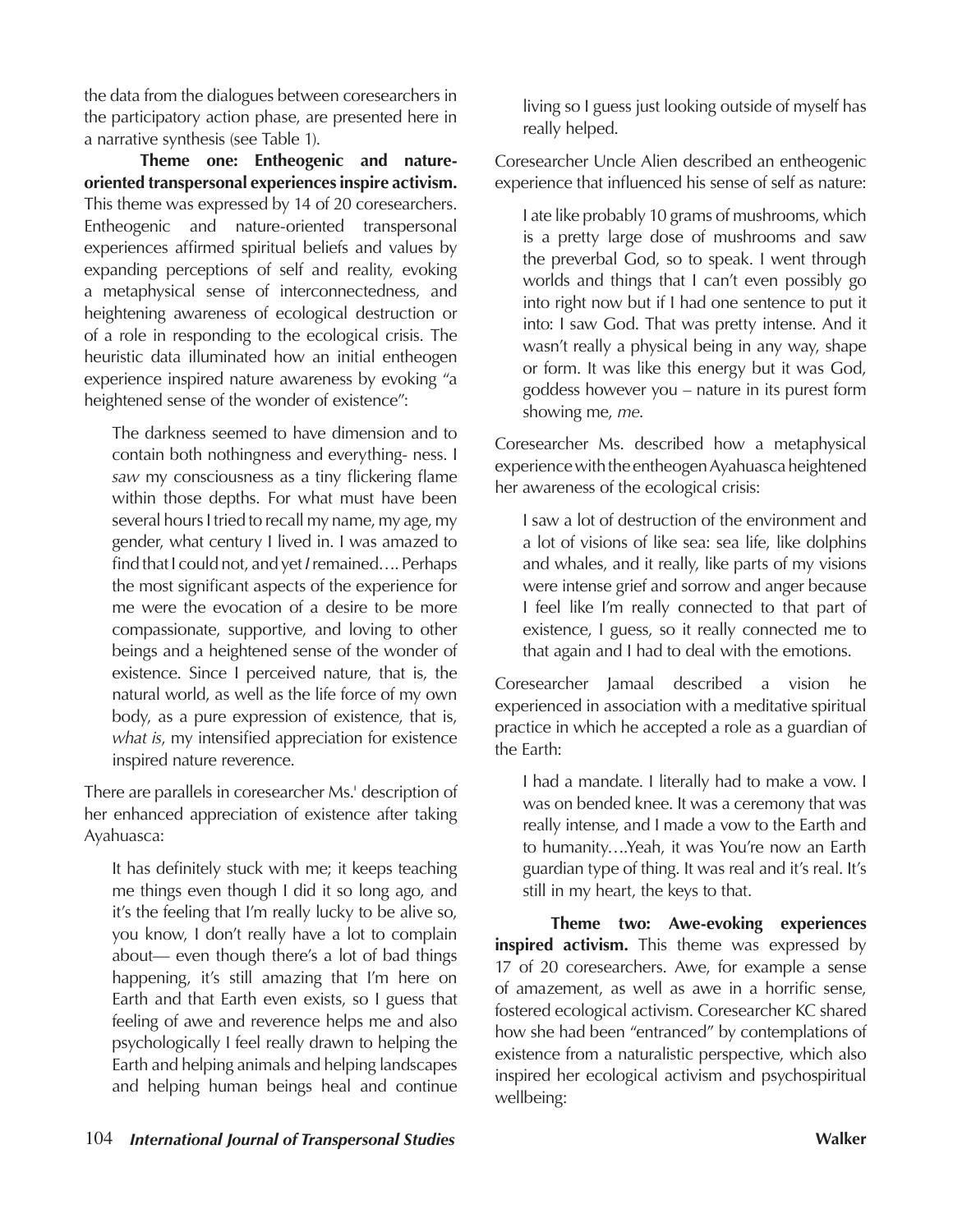The very existence of the phenomenon of energy/ matter to me is so magical and mysterious and just incredible that I'm just entranced by it. For me, these discussions around a god in something to me are missing that the very face of it, the very surface of the mundane that we live in is so magical and mysterious and amazing unto itself and why do we even need something more than that? The fact that the sun shines on us and we have this layer of gasses that somehow traps it and warms us up to this perfect temperature where then all these different forms of life have arisen and then have all these crazy interactions to me it's just so amazing that it totally makes my day every day.

Coresearcher Sycamore described a horrific sense of awe that he experienced when learning that the world's scientists had reached consensus that a massive extinction of species was taking place and how it motivated his ecological activism:

I felt possessed. It was as if I had no choice, because I knew I had been given this piece of information by destiny. . . . I couldn't do anything else, but I was also completely and utterly terrified and astonished. It was like a malignant numinosity in a way. . . . It was beyond science fiction. This can't be happening. This is insane. Everyone was all upset about the spotted owl and now we're talking about millions of species. Well what happened in between? Where were we all?

**Theme three: Relations with nature increase ecological awareness and wellbeing.** This theme was expressed by 19 of 20 coresearchers. Respectful and receptive beliefs about and relations or communications with nature inspired ecological awareness and wellbeing. Coresearcher KC described realizations she experienced regarding her own mental habits and consciousness in contrast with those of other beings while observing and reflecting during a wilderness immersion:

I remember how profound it was sitting/leaning up against this tree, and I was looking into the water and there was one of those little water boatmen swimming around, just swimming in little circles. For hours I'm watching this and I just got more and more and more and more irritated until I was so frustrated that this tree could just stand here peacefully, the little boatmen could swim around, and I was so anxious and so nervous and just so filled with whatever I was filled with. My brain was just spinning away. It was a profound experience to just stop long enough to notice that other things had a different pace, a different rhythm, and a different consciousness that was something worthy of respect and pondering, had a wisdom that I could learn from.

Coresearcher Pendragon expressed his belief that nature is communicative and worthy of listening to:

I think that nature is trying to talk to us all the time, not because we're special, but I think nature talks to itself all the time and we're part of nature and so, for instance, when I think about the patterns of storms or earthquakes or the way animals behave, I often wonder if it's a sort of language that we've forgotten how to listen to.

Coresearcher Darla said, "If you ask nature, she/he/ they will tell you exactly what you can do for them." Darla further explained her view on how to "listen" to other beings-of-nature in an ordinary consciousness state through the application of intuition:

Each plant, animal, bird, bug has their own song, their own rhythm and culture. If you want to know what you can learn from nature just listen, using the same right brain muscle that you use in journeying without journeying. That is what Indigenous people use to read the weather, find good berry-picking places and call for certain weather. We work with the inner Spirit of all things without ritual. Just connect to your right brain, open and listen.

Coresearcher Garnet shared a beyond-physical encounter with trees that helped her understand the loss of a forest she and others had sought to protect through ecological activism:

I was hiking through a forest to bring food and supplies to some people that were doing a tree sit. I was alone in the forest and I had one of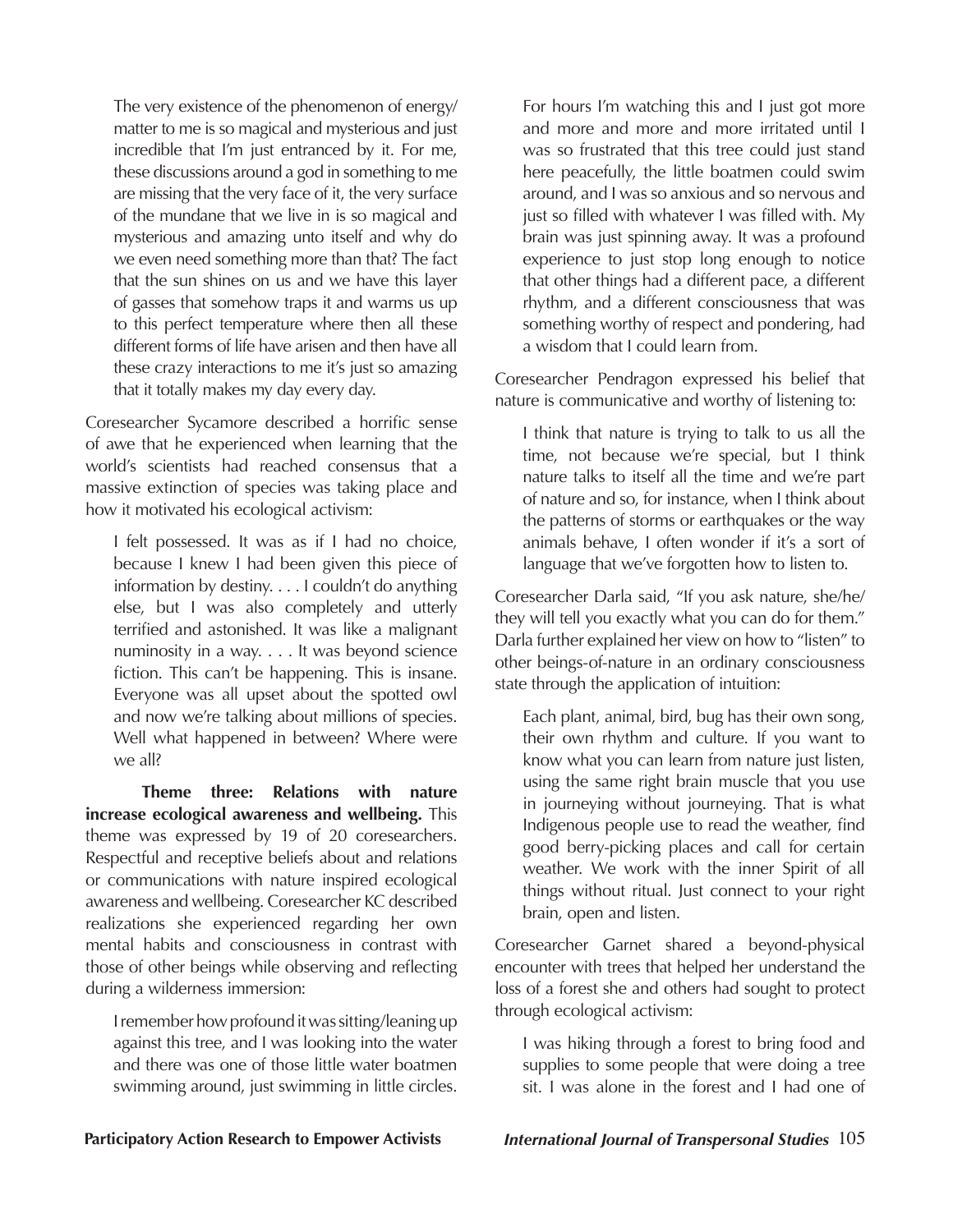those moments where the trees were speaking to me. They told me that they were going, that this was what was happening, it was going now. It was a cycle, that the forest was here and now it's going and it wasn't just the loggers. It felt true to me and we felt true. I experienced that. Like a flower is a sprout and then it's a bud and then it decays and it falls back to the Earth and becomes compost for something else to grow; we're in that downward cycle in that particular forest.

Coresearcher Jamaal relayed that Ayahuasca heightened his awareness of the relational, communicative, and revelatory aspects of nature or beings-of-nature:

Ayahuasca, yeah, it affects your perception of nature and when you start seeing patterns in nature, you start seeing the geometry behind the natural world when you start communicating with plants and shit like that, animals and spirit guides, and all this stuff, yeah, it enhances—it becomes alive for you and not something that you're just trotting on. I think ultimately the person on Ayahuasca is waking people up to that.

Coresearcher KC said, "I don't necessarily think that humans are the highest form of evolution or the smartest organism out there or the only sentient beings."

**Theme 4: Psychospiritual development or fulfillment and activism were mutually reinforcing.**  This theme was expressed by 20 of 20 coresearchers. Psychospiritual development and ecological activism as mutually stimulating, ecological activisim as an enactment of spiritual and ethical convictions, integration of transpersonal experience in all aspects of living, and multiple aspects of life as paths toward psychospiritual growth. Coresearcher Sycamore affirmed the importance of "letting go, letting go of my self-interest," which "happens in stages and it's not perfect," to his enduringly committed ecological activism:

You can't sustain the work when it doesn't feed you and there's nothing wrong with it feeding you. It's meant to and when you're in it then you're fed on every dimension. You find yourself experiencing power making a difference. You

find yourself in relationships, you find yourself lovable and attractive because you are, because you're with people who are like minds and you find yourself in this place that is what the market offers and can never give us.

Coresearcher Smokey said, "the ethical way that I utilize nature, is the core of my whole spiritual beliefs in who I am." Coresearcher Jamaal said:

Protests are really powerful. There're the chants. There's the music. It's like a spiritual experience for sure. I would miss Burning Man because I had a protest. I was like I don't get it. I've got shit to do. . . . So stuff like that was really profound. l

**Theme 5: Identifying social origins of the ecological crisis inspired and guided activism.** This theme wa**s** expressed by 18 of 20 coresearchers. Identifying social origins of the ecological crisis inspired and guided ecological activism. Coresearcher Sequoia described his perception of the problem that through social conditioning need fulfillment had been directed toward consumerism:

Aside from being fed physically, not just fed, but in good shape, the human needs to know that they're heard. [They] need to speak and need to listen, need to know they make a difference, need to feel loved and need to feel lovable and making a difference is another way of saying having power. All of that is what we hunger for, all of that is legitimate and healthy and all of it is now being mostly offered by the market with no validating pathway for just doing it. So people don't know that they have power and the ability, the legitimacy, the welcome to engage.

**Theme 6: Emotional, spiritual, mental, ethical, and social challenges to activism.** This theme was expressed by 19 of 20 coresearchers. Emotional, spiritual, mental, ethical, and social challenges in association with ecological activism. Coresearcher Garnet described feelings associated with efforts to protect old growth forest in Oregon:

Sense of failure that we have tried and tried. The last big one was called the Biscuit Salvage Logging. . . . There were two years of legal battles and petition and road shows and everything we could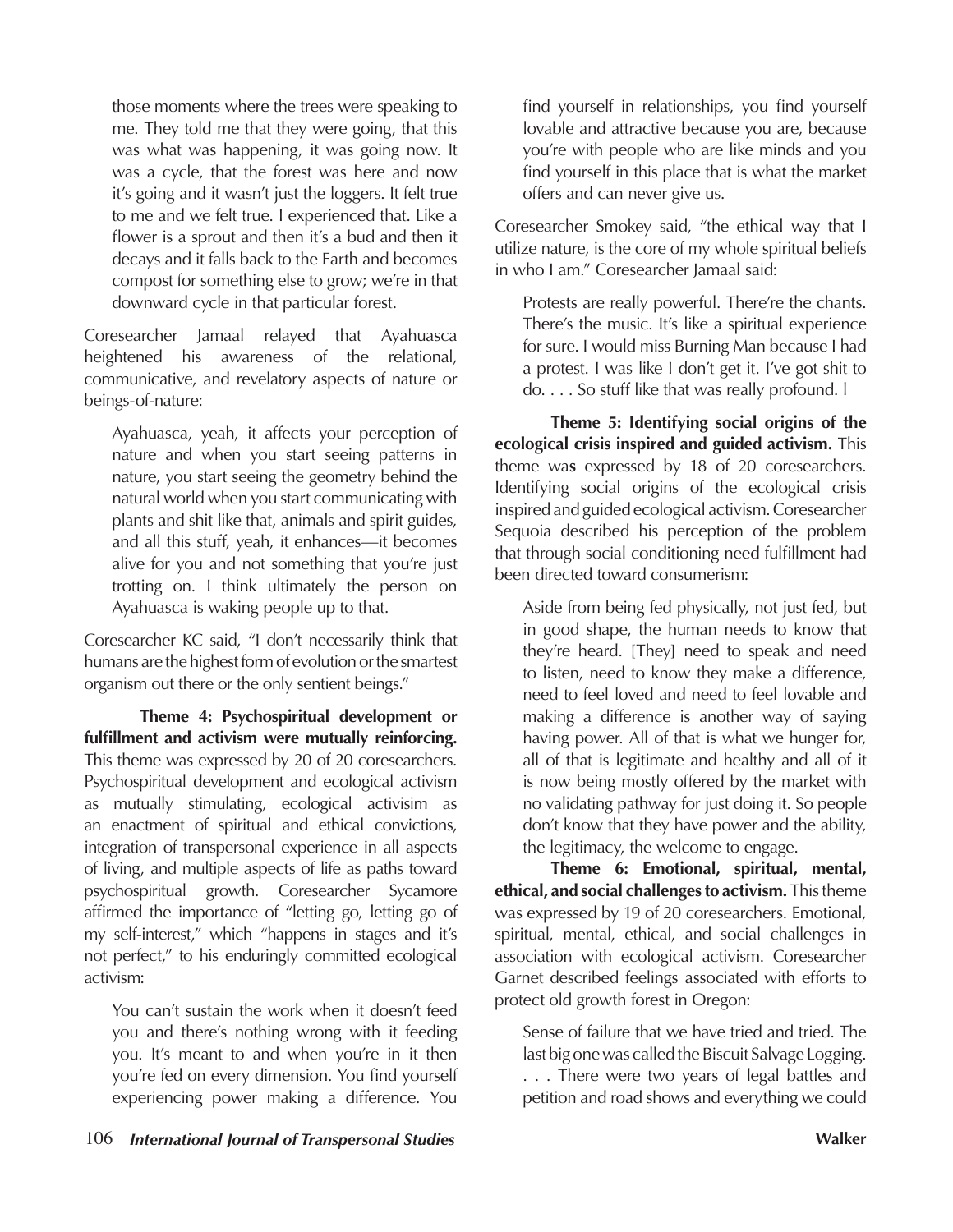do to get the Forest Service in the government to protect it. Then there was civil disobedience and over 60 people were arrested and lots of jail time. Then they came in and logged it, and they logged areas that had been designated as protected by "the state." It's discouraging. A friend of mine got cancer who had been really one of the main people working on it and died shortly afterwards. People say that it just floored her; it just ended her vitality.

Coresearcher Rose Lyn said, "I guess we each have to decide what sacrifices we will make to do this work, and this is not easy!" Coresearcher Redwood said:

So yeah, I'm not clear on what really hinders me, but it's probably not having others around me, enough others or enough of the connection with anybody. It doesn't necessarily have to be a crowd of people, but feeling community in the passion for enacting ecological concern and having people physically around me. . . . where we can feed off each other's passion.

Coresearcher Garnet described tension between herself and others regarding metaphysically transcendent beliefs versus sociopolitical awareness and responsiveness:

I often feel that I get more angry at people's apathy than I do at the evils of corporate greed sometimes. It's more upsetting to me. Especially when people say the way to change the world is to be at peace within yourself and to work on yourself and eat healthy and to be a good person. That's the thing you have to do, that [there is] nothing you can do politically, that it's just being in resistance and it's just creating more resistance and negativity. So the thing to do is to just go to a lot of workshops and do your yoga. I can't stand that. I don't know. . . . I'm not against focusing on creating alternatives. That's fine, that's good, contemplating your own navel. It's the judgment that people that are activists are creating more negativity. That bothers me.

**Theme 7: Nurturing self-growth to overcome challenges to activism.** This theme was expressed by 16 of 20 coresearchers. Nurturing self-growth to overcome challenges to ecological activism by increasing self-care, compassion for self and others, courage, and confidence. Coresearcher Cypress explained:

Sometimes when you're presented with a challenge in the world and you're facing something like that you can reconnect, or it's almost more of a drive, like a heroine story. It's like we're isolated from what nurtures us and from the truths that we feel and we sense and so we become stronger. We have to say "I'm not just going to follow the crowd and go *baaaa* like sheep, but I feel this, I sense this inside of me." It creates kind of a heroine mentality, kind of a brave vigorous way of being in the world, because not everyone is going to agree or understand or care about or even think what you're saying is important—learning how to take a stand and be truthful of what one experiences, and also doing that from a compassionate place.

Coresearcher Redwood described how holding compassion for himself and others helped his processing of debilitating negative feelings:

I find a new feeling of compassion and forgiveness towards all who are struggling to come to grips, consciously or not, with the frightening situation our species has manufactured for this planet . . . INCLUDING MYSELF! It occurs to me that the very act of struggling with myself (dragging uncomfortable emotions from the depths of my being, allowing myself to feel impotent, lazy, and hypocritical, searching for satisfying ways to enact my concern): this process itself is not only the way to increase enactment . . . it is a form of enactment itself! If enough people are willing or able to spend as much time plumbing the depths of their resistance to addressing this emergency, a shift in consciousness will happen.

**Theme eight: Developing skills of mind and psyche to overcome emotional challenges to activism.** This theme was expressed by 20 of 20 coresearchers. Developing skills of the mind and psyche to manage challenges to ecological activism. Coresearcher Pendragon described "developing psychic muscle:"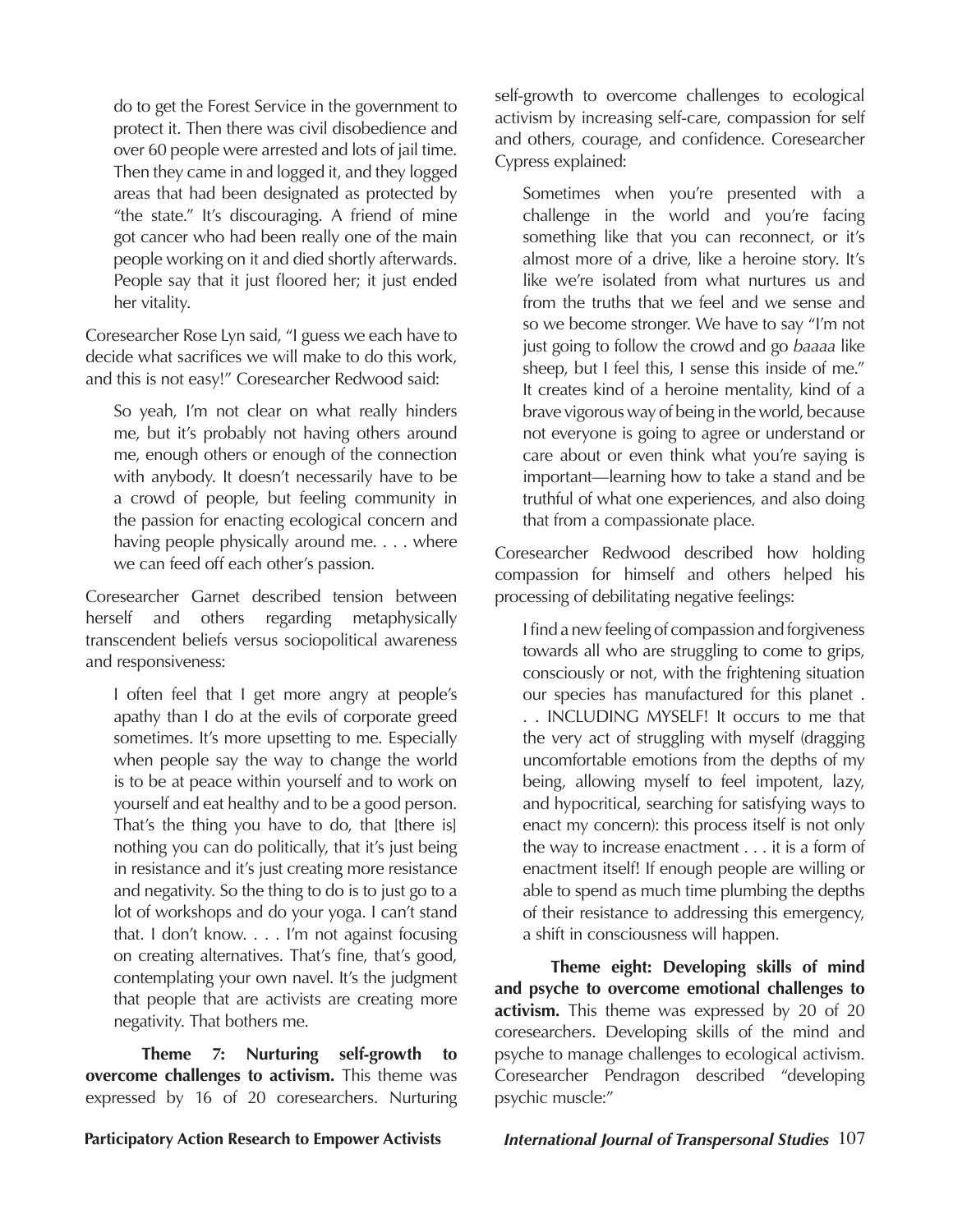Although I'm not a practicing Buddhist, I respect the Buddhist ideal of facing things as they are. The Buddhist *first noble truth* is [that] living means suffering and Buddhists have often been seen meditating at dumps or in graveyards or other grim places like that. And I think when you do something like that it develops what one of my therapy instructors would call psychic muscle . . . . in the sense of being able to face it and not crumble. So because of my job, my educator job, I have to stay up on all the latest dire news, and sometimes I just sit with it. It can be quite overwhelming, but I've found that, if I just sit with it and I just be with it, then eventually I come to a different place psychologically instead of just being destroyed by it. So I think that's an important part of all this, too, developing psychic muscle and staying open and sensitive and always having the capacity to be outraged and sympathetic about what's happening. It's hard to do, though.

Coresearcher Sycamore expressed how he frames the ecological crisis in a way that inspires:

We're living in this tipping point when the human species has the potential to become what it is capable of. It has the potential to mature suddenly, to blossom, let's say. You have a green stem that grows and grows and grows. It looks like nothing's going to happen and then suddenly there's a bud and then a flower and that could be a metaphor for what's happening at this moment or it could be that that green stem is about to just wither away and die and never flower. The more I've just lived into this and thought about it—I've spent a good part of my waking life the past 20 years thinking about this very thing—the more it seems to me that that's what our lives are all about.

**Theme nine: Beliefs about individuation inspired and sustained but also were a challenge to activism.** This theme was expressed by 18 of 20 coresearchers. Beliefs about the self, inner callings, and individuation inspired and impeded ecological activism. Coresearcher Sycamore emphasized the importance of staying true to one's unique path of

individuation in order to optimally engage to address the ecological crisis:

So it's just the individuation process . . . . being true to one's own developing uniqueness as this sort of fragment of the primal fire that each of us has been trusted with preserving and maybe handing on, especially in the face of the obstacles and resistance.

Coresearcher Sequoia described a concept of calling based on serving the world: "It's asking that question that Ram Dass framed, Where am I needed and how can I help? And it's like a scanner with an antenna, and I think it's our heart." Coresearcher Pendragon expressed how individuation needs and the needs of the world in ecological crisis could conflict and diverge, saying, "valuing my own privacy and individuation" impeded his ecological activism at times. Pendragon also relayed that, while being directed by sources other than individuation needs was challenging, it was also beneficial to his psychospiritual growth:

We tend to think of self-development as development in accord with what we genuinely need . . . that proceeds according to the laws of our own being, and in general it should. Part of what our culture does is turn us against the laws of our being and, at the same time, I think it can be an interesting challenge to do things that aren't necessarily that good for you or that you even want to do and develop that way. You get stronger in some ways that you wouldn't have otherwise.

Coresearcher KC noted that her temperament was more suited to creating ecological solutions than to sociopolitical activism:

As an adult, I've taken more of a shift in moving from working against things, which my husband . . . he is a real firebrand and he works really hard at trying to stop a lot of the problems that are going on. For me, I've found that I'm a little more of a delicate soul in that I don't have that kind of fierce energy. The fierceness I have is more around collaborating together with people to do positive projects, but I think stopping the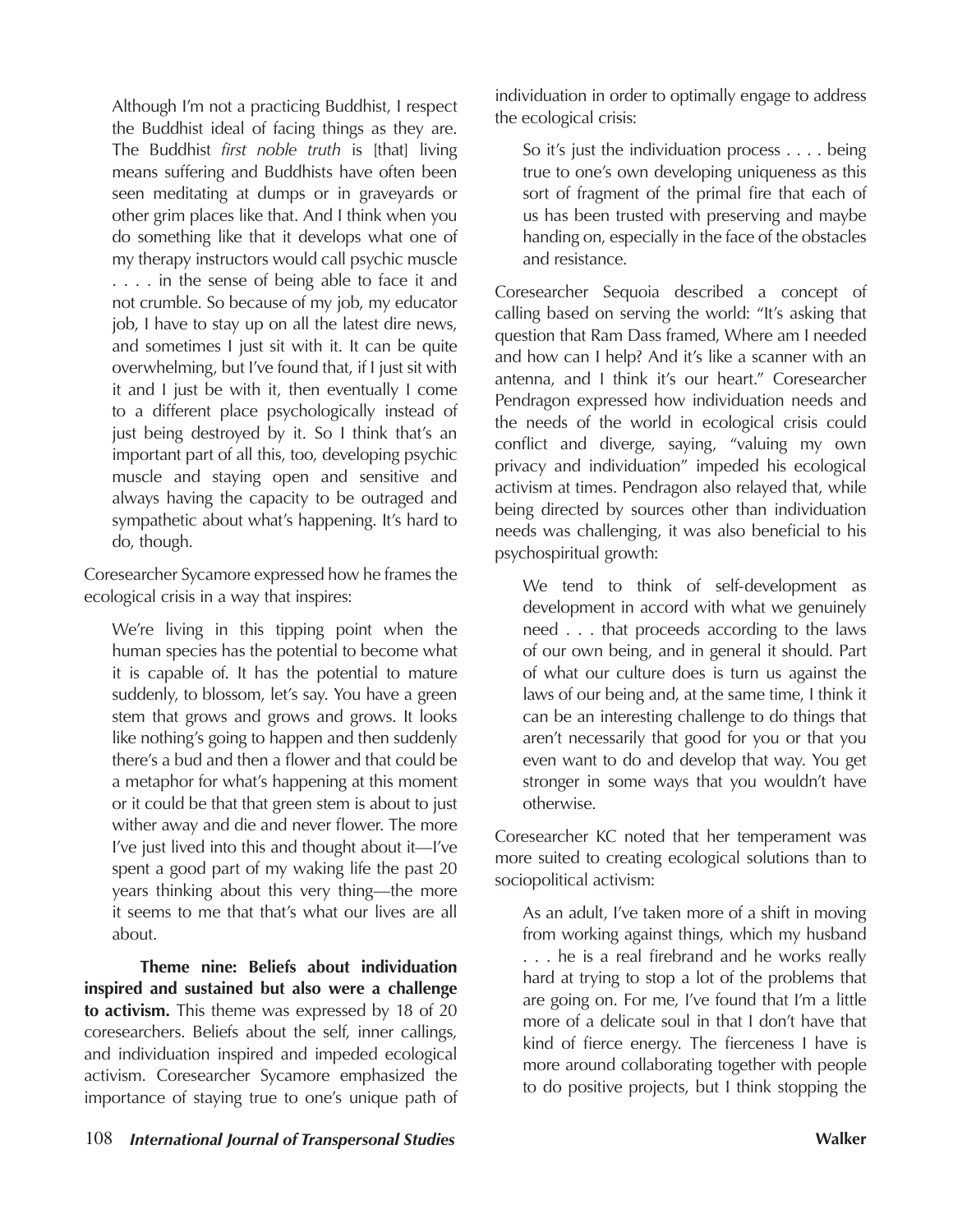problems are as important as creating the new possibilities.

Coresearcher Pendragon described the importance of being open to external directives:

I really only wanted to be a scholar who would write a couple of books and then sort of disappear into the sunset. And it turns out that I'm being asked, on a lot of levels, to do a lot more than I ever really wanted to do, and I don't like notoriety, and I have to be out in the public a lot. As an educator I go to conferences, and I go on radio shows and things like that, and I never wanted to do any of that, but, now that I am, I think I'm used to it. But anyway, I was talking to a colleague about this recently and he said the same thing—that he felt that history, the forces of history were forcing him to be more of a public figure than he really wanted to be, because things were so dire, and I can empathize with that.

**Theme ten: High and low political efficacy associated with belief in need for activism.** This theme was expressed by 17 of 20 coresearchers. Both high and low political efficacy were associated with belief in the power of, and need for, greater citizen engagement to transform culture and society. Coresearcher Sycamore expressed his view that the mainstream sociopolitical system should be dismantled:

I don't think really that they [U.S. citizens] should engage with the sociopolitical system, except to observe it, analyze it and figure out how to make it go away. It's a parasite, it's a vampire. It sucks the energy out of everyone and that's pretty much all that it does. It's not doing what it's supposed to. It's not providing people with security, with basic needs. It's doing the opposite, it's stealing that, and where is it all going? . . . .That is so obviously inappropriate and crazy that not to do something about it is a sign of deep pathology. Like you have to be in one or several deep stages of defense, unconscious regression, infantilization, not to say "Stop that!"

Coresearcher Garnet emphasized the empowerment that citizen actions fostered:

An example we've given in nonviolence trainings is people who had a dangerous crossing for their kids to go to school and there was no crosswalk there. They petitioned the government and the local government wouldn't change it. So one night in the middle of the night some mothers came out with cans of paint and painted a crosswalk for their kids and did it themselves, that empowerment of doing something yourself like that.

### Coresearcher Ms. said:

I feel as though the political process is a dinosaur in today's society and faltering to meet our current and urgent needs. Most governments are corrupt and are economically focused instead of environmentally focused. I get a bad taste in my mouth when trying to fit into the political box and try to live outside of the political realm as much as possible. This may change in the future if I see drastic changes take place but I feel like there are people more well equipped to political activism or working within the political arena to grind out a new path towards greater environmental acknowledgement from within.

**Theme eleven: Ecologically conscious collaboration and lifestyle transformation fostered psychospiritual growth.** This theme was expressed by 15 of 20 coresearchers. Collaborating with ecologically conscious others and engaging in lifestyle and cultural transformation fostered personal empowerment, psychospiritual growth, and wellbeing. Coresearcher Rose Lyn described how joining an ecologically conscious community supported her ecological activism and psychospiritual wellbeing:

A huge gift that helps me stay engaged are all of the wonderful, dedicated people all over the world I'm learning about and the ones in my community I'm meeting. I never even would have met and/or heard about them if I hadn't embarked on this journey and now they are filling my heart and my life.

Coresearcher KC also described the importance of having an ecologically conscious community that supported her ecological goals and engagement: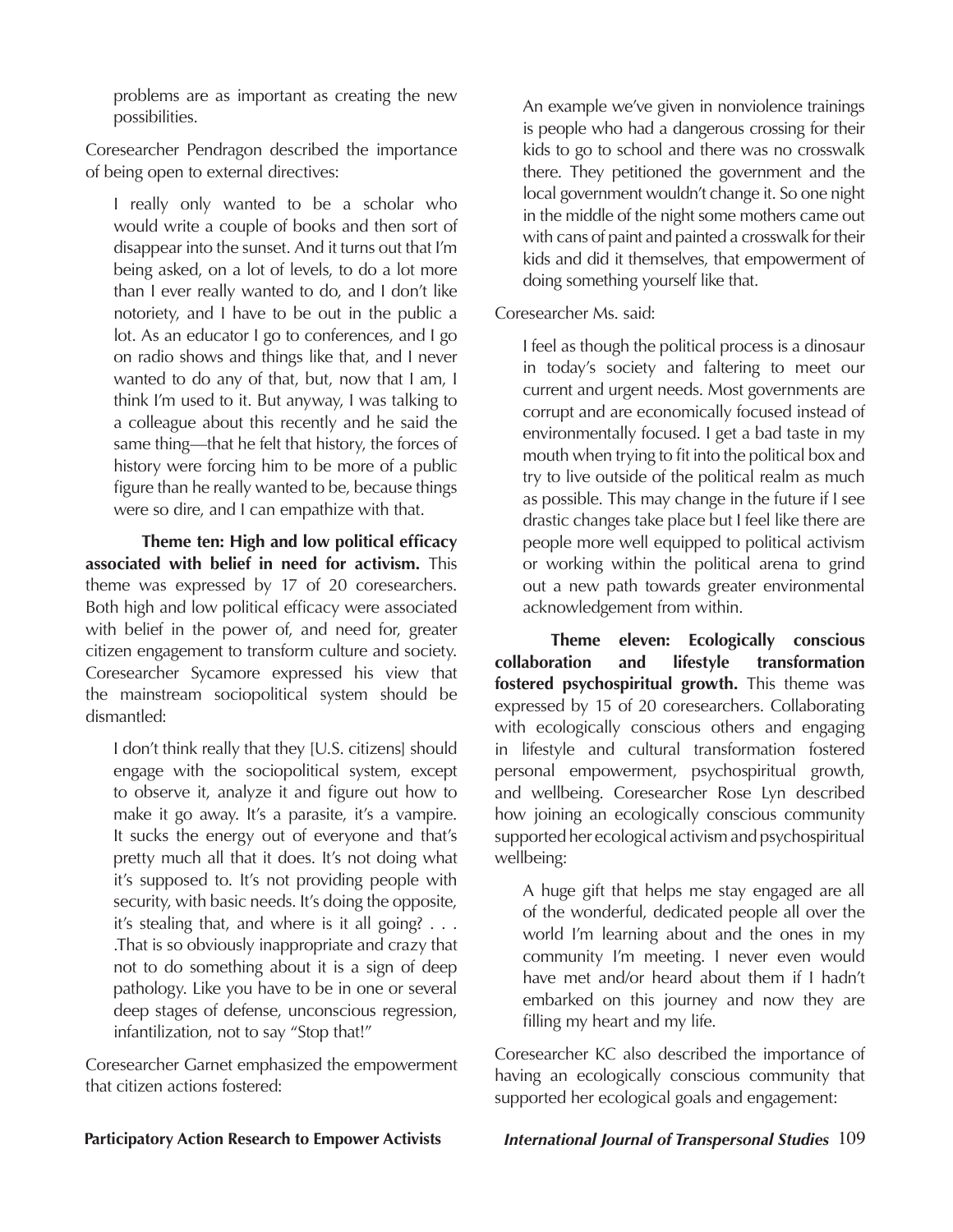The farm that I live on, I do that with 10 other people. Every week we meet and we figure out how to keep this place going and then I do that with other people out in the world. . . . As much as I love my family and I'm close with my family and they support me as a person, they don't understand or get anything around the whole ecological work that I do. So having a chosen family has been, I think, really instrumental.

Coresearcher Sycamore described engaging through lifestyle and cultural transformation as a simple, yet potentially powerfully impactful solution:

Become vegetarian, learn how to grow your own food, learn how to catch water, find your tribe. Kill your television, and then once you've done those few things, which won't take you that long to do . . . if it's a younger person I'd say get a bicycle and so on. Once you've done those things, then begin to organize and connect with other people who have had the same realization that you've had and grow your tribe, begin to expand it, connect with other tribes and become part of the safety net that is spontaneously emerging. Yeah, get back, get back to what's real. Get back to the simple things. . . . lower your consumption immediately, as low as you can, but do it with other people. Do it in communities so that you're not isolated, it's not scary. Make it into fun. Make it into a place where creativity can flower again and make it into a party.

Coresearcher Rose Lyn described her process of examining her lifestyle habits as an accessible way of ecologically engaging, as well as beneficial to her psychospiritual growth and wellbeing:

The dominant culture, even unbeknownst to us in ways, tells us what's important about how we should be spending our time and what we should be putting our energy into. We buy into it to a certain extent, and so examining . . . . What do I really need to live a fulfilling life? And a lot of things that I used to think I needed, now I see them as encumbrances rather than something that fulfills a need or gives me spiritual or emotional sustenance.

Coresearcher Birch described her enthusiasm for exploring a plethora of alternative lifestyle habits and skills as potential ecological solutions:

I'm really interested in trying to practice as many responses as I can to see how they work. Whether it's living off the grid, making my own clothing, trying to limit the food miles that my food travels, growing my own food, gathering wild food, learning how to tend the wild, practicing with neo-traditional environmental knowledge and primitive skills and all that stuff, which I really love to do.

### **Excerpts from Participatory Action Research Phase**

This section provides a sample of excerpts from a dialogue between two coresearchers in the participatory action research phase. What follows is aspirant Coresearcher Ms.' first written reflection. What follows is aspirant Coresearcher Ms.' first written reflection:

The reason that I got into the environmental movement in the first place is because of how the eco crisis was negatively effecting my emotions. . . . I was in a deep depression and I found that doing what I could, and what I was good at was one of the factors that helped me heal. . . . I've always had a love for the natural world and especially the animals that are a part of it, and whenever they are harmed or destroyed in any way I feel it on an intense emotional and physical level. . . . When I realized that I could be creative in my activism it helped me to be able to speak my own language as a coresearcher in the eco activism movement. I feel that everyone has a different role to play and if we all try to be like someone else rather than true to ourselves we aren't going to be doing the work we need to do as individuals. I still wonder if my form of activism is affecting the whole and that is something I'm still working on. One of the most difficult aspects of dealing with the eco crisis is finding a spiritual practice that helps me to deal with it. Most of my transpersonal experience revolves around nature, the earth, the universe and the connection of everything in existence. The problem I have come across with this form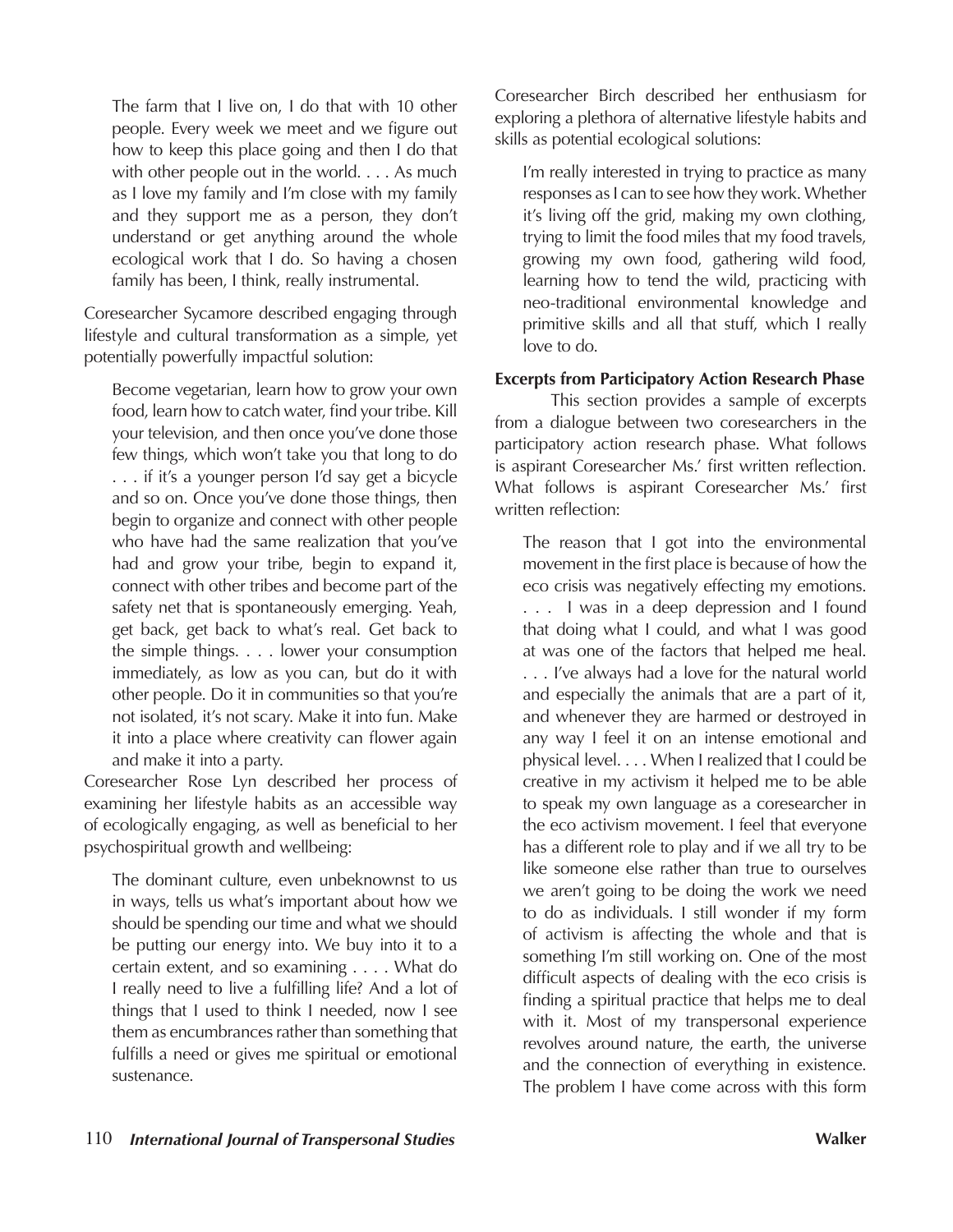of nature based spirituality is that the deeper I go with my connection the more I'm affected by the eco crisis. . . . I desire being part of a greater whole that is conscious and who wants a healthy earth and health relationships with each other and who strive to create a healthy society in symbiosis with the natural world. . . . There are so many people that I come into contact with that don't care or are completely ignorant to the issues and the whole crisis in general and many of them treat me as if I'm a black sheep or crazy for caring so much. This part of my interaction with others is the most frustrating part of my whole involvement in eco activism. I think I don't have the ability to feel compassion for those people in their ignorance like some of the other activists I have come across are able to do.

Exemplar Coresearcher Cypress gave feedback to Coresearcher Ms:

Re: finding emotional and mental balance in a world of ecological destruction—connect with the deeper immutable nature of the world through meditation. . . . Meditating in nature is a powerful way to connect to not just nature, but the Creator, who is the "Life" beyond all lives. Everything on Earth is held within a nurturing and harmonious resonance that provides the optimum environment for life . . . when we relate and connect to other life forms that have powerful and healing energy systems, like trees, our "Union" can forge a portal to a divine realm. . . . Because of the tremendous physical, psychological, and spiritual benefits of meditation, it should be a cornerstone of our day. Ask to be shown the strength, peace and immutable power in nature that can be a boon in your own life and to connect with the strength, peace and power within yourself. . . .

When you see the sacredness of all life, while many around you "do not see," be thankful that you have this knowing connection and strengthen your resolve to pay attention to what matters in life, versus being pleasing to others, or even making sense to others. . . . Most of the human beings that we now consider visionary, were often misunderstood in their own time. . . .

Strengthen your connection to all that you know, and see, and it will be your "life line" in the face of ignorance, and uncaring responses. Know that each human being comes into understanding in their own way and time. By staying true to your beliefs—you can effect others' opinions, perhaps not today, or tomorrow, but perhaps years from now. I know that at least one person that you shared your love of nature with that seemed uncaring in the moment—will "awaken" to the sacredness of life. Their interaction with you was one step along the way for them. Know that your efforts to bring the light of the sacredness of all life to the awareness of others are never in vain. Do not expect to be applauded or awarded in that moment. Just have faith that you were created the way you are—for a divine purpose, and that your actions matter. . . . Work towards forgiveness—for your own wellbeing. Imagine the best outcome—even for those you hate and know–that sometimes the worst "sinners" in your eyes today, may have a profound change of heart and be harbingers of great good.

For example, a leading scientist and conservationist in China who works tirelessly to protect marine life, once worked for a whaling company that killed whales. His job was to help find the whales, as he understood their travel routes and behavior. One day, he looked deeply into a captured whale's eye and understood the "sin" that he was committing. He quit that day and has been in service to protect whales and other marine life for over thirty years. It was a difficult change for him to make given his connection to the industry he was in and he had to completely build a new life, and have new people come into his life.

Continue to focus on the behavior and actions that are wrong, not the people doing them. . . . Actions and behaviors can change in an instant, and people are good at heart. . . . Start with yourself. Know that you can change behavior that makes you unhappy and stop torturing yourself.

Aspirant Coresearcher Ms.' actions and final reflection were: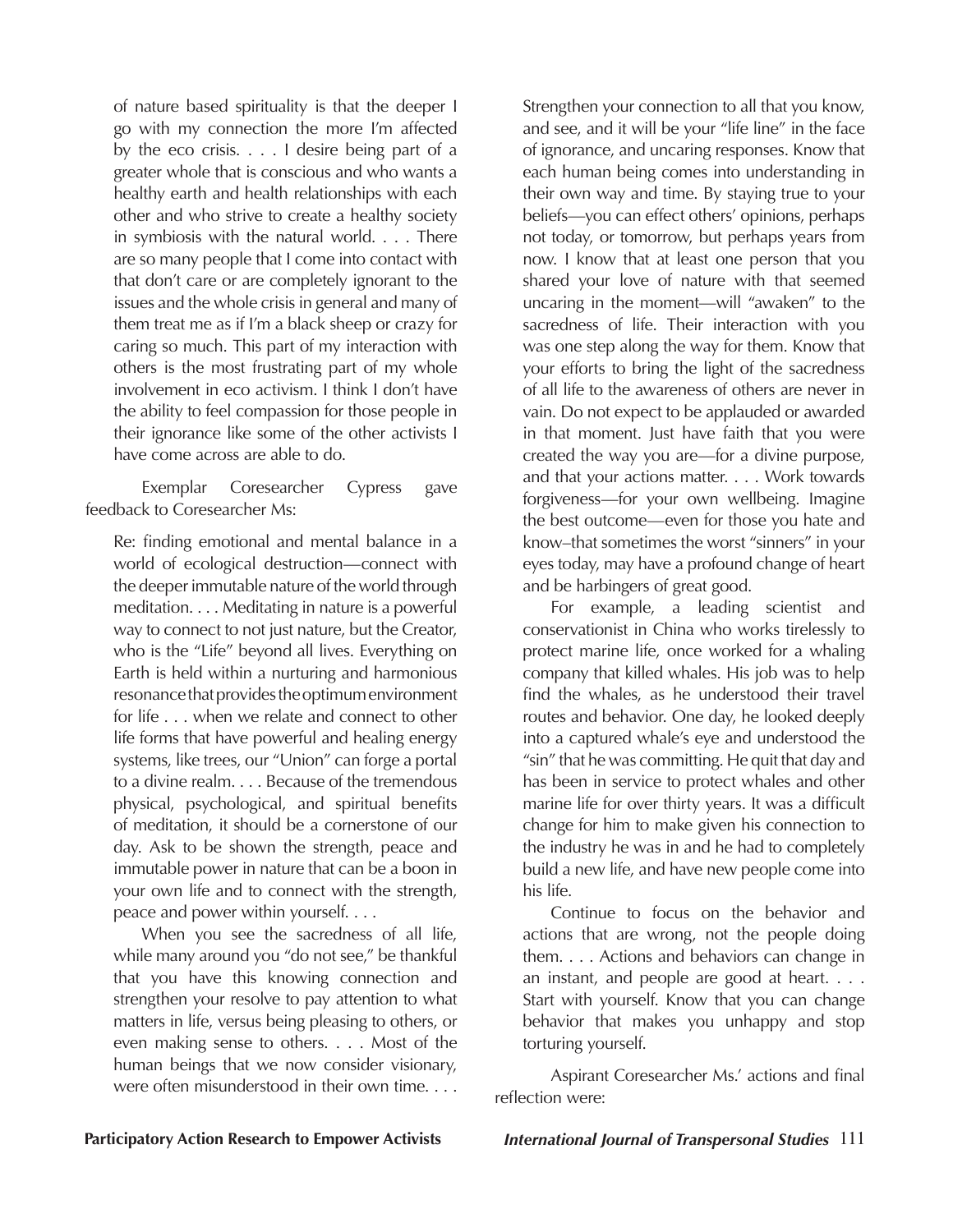Desired Outcome: Open up to others who are at different levels of awareness in their actions toward the Earth and ecosystem. Action: Engage with others who are not as aware about how their lifestyle is affecting the biosphere. Include someone who is more experienced ... to help the process go smoothly and learn from their responses. . . . I hope to learn how to compassionately communicate my feelings and educate others on how they can improve their connection with the Earth. Also connect with others who feel or have felt similar feelings and learn how they cope with/transform them. Results: I had the opportunity to host a webinar with my mentor and elder, Wes. The topic of the webinar was "Loving Nature, Hating Humans." We have a large group of people who were also feeling this way. Wes gave us ways to deal with these emotions that come up in us. It was very insightful. . . . Meditation was a big one. Sitting in Nature. Understanding that others are at a different place in their journey. Learning the importance of understanding and compassion. It felt good to facilitate a positive experience for people who are feeling the same way I am. . . . It brought me closer to my community and showed me the power of using compassion instead of hate when relating to others. Education is so important for improving how humans interact with the Natural world. I need to create ways to gently nudge people in the right direction instead of ostracizing them.

### **Delimitations and Limitations**

To specifically address scant research on links between entheogenic and other nature-oriented transpersonal experiences and activism, only coresearchers who described ecocentrism and, or nature-oriented spirituality as the primary basis of their value system were selected. Predominant affiliation with an organized religion was identified as a criteria for exclusion from this study. Generally speaking, links between organized religions and ecological activism have received more scholarly attention than those between contemporary and nature-oriented spirituality (for examples of research on relationships between religion and activism, see Brown, 2011;

Gottlieb, 2004; Sherkat & Ellison, 2011; Shibley & Wiggins, 1997; Tarakeshwar et al., 2001). The majority of the coresearchers identified as European American, likely reflecting systemic oppression of ethnic minorities and privilege associated with participation in the study, for example, coresearchers had higher than average levels of education, had their basic needs met, and enough security and free time to contemplate these issues and participate in the study. The reviewed literature originated primarily from European American bodies of literature, likely reflecting the aforementioned privilege and oppression, which is present in scholarly publishing. Since coresearchers engaged in widely varying forms of ecological activism, details specific to variations within those categories might not have been adequately captured.

### **Discussion**

**L**experiences n Walker (2014), transcendent transpersonal enhanced many coresearchers' recognition of the relational, communicative, and revelatory capacities of nature and individual beingsof-nature and inspired and sustained ecological activism. This finding contradicts Kheel's (2008) criticism of transpersonal transcendence as a vehicle for inspiring the enactment of caring for others.

Individual characteristics, gifts, or a sense of calling or purpose led coresearchers to engage in many varied forms of ecological activism. For some coresearchers, such views about their individuality led them to avoid sociopolitical activism. However, many coresearchers said that belief in following inner callings, passions, and individuation needs was an important source of inspiration and sustenance of their sociopolitical and other approaches to ecological activism. From personal experience as well as coresearchers' reports, I appreciate diverse approaches to ecological activism, as well as the significance of meeting self-actualization or individuation needs through engagement.

Defining ecological activism broadly in this study allowed for thematic exploration of many coresearchers' negative attitudes toward sociopolitical activism. Climate change activist Hallam (2019) stated: "We must adopt the most successful model for regime change shown by the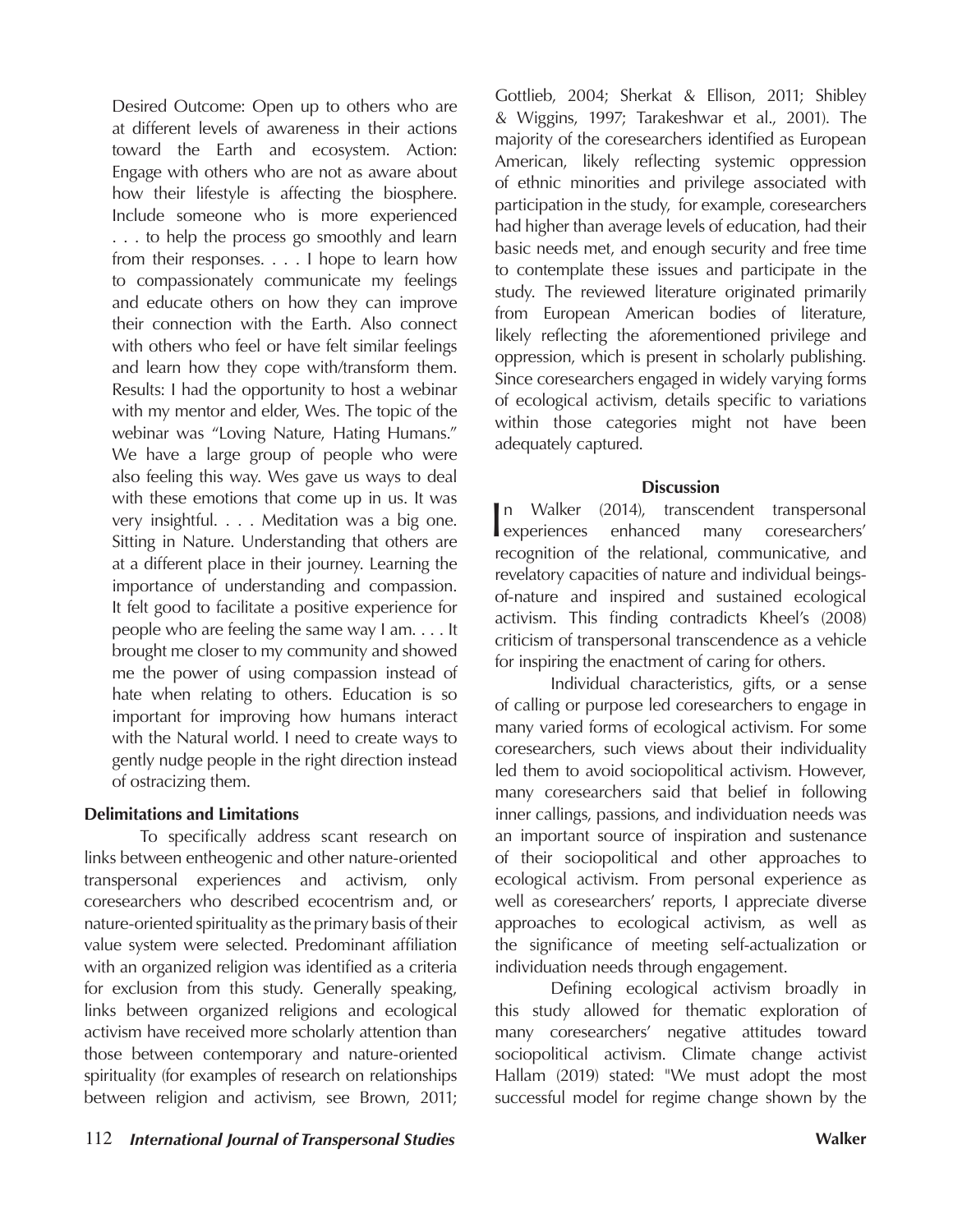social scientific research: the civil resistance model. This involves mass participation civil disobedience tens to hundreds of thousands of people blocking the centres of cities to demand change." (p. 31). If Hallam and other environmental thinkers are correct in their assessment of the large number of people needed to effectively address the ecological crisis, allowing individual preferences alone to dictate how to respond will not meet this critical, exigent need for unprecedently high levels of responsiveness to transform the sociopolitical system.

Some transpersonal thinkers have emphasized that in responding to the urgency of the ecological crisis, individuals might fail to focus on the more rarefied metaphysical dimensions of the problem or for a need for a comprehensive change in worldview (Canty, 2014; Kelly, 2004; Wilber, 1995). For example, Schroll (2007) stated he does not discourage sociopolitical activism, but he is critical of it:

The motivations that ignite most environmental activists are simply reactionary and symptom focused. Trying to heal each one of these separate symptoms is a never-ending task because the system keeps breaking down amidst our efforts to heal it; meaning, absent from such a focus is a coherent philosophy of life that enables people to sustain and nurture themselves. (p. 31)

However, all of the coresearchers in this study expressed challenges, despite their deeply held ecocentric values and efforts to integrate these in their lives and communities. I feel it is important to emphasize that changing one's intrasubjective experience is not enough to address the ecological crisis and the cultivation of a "coherent philosophy of life" (Schroll, 2007, p. 31) is not mutually exclusive to the critical need for collective sociopolitical responsiveness.

As the heuristic and thematic analyses highlighted, a criticism of sociopolitical activism in transpersonal and spiritual communities is that focusing on ecological problems and resistance strategies, rather than creating alternatives is emotionally "negative." However, research has shown a link between activism and positive affect, hopefulness, self-actualization, and psychological

wellbeing (Klar & Kasser, 2009). Further, as Macy (1995, 2018) has emphasized, emotions of anger naturally energize responsive action. Findings from this study suggested that while emotional distress in response to the ecological crisis was in some situations a challenge to ecological activism, a horrific sense of awe in response to ecological destruction, as well as learning more about systemic causes of ecological issues, also inspired and directed ecological action.

As noted, research has supported that activists experience higher levels of wellbeing and self-actualization (Klar & Kasser, 2009), but the direction of causation has not been made clear does wellbeing lead to engaging in activism or does engaging in activism foster wellbeing? Findings from this study suggested a mutually stimulating relationship, for example, applying strategies for meeting the challenges of enduring ecological engagment also supported psychospiritual growth.

Schroll and Polansky (2017) posited that restoration of our relations with nature may be attained through rituals that celebrate rites of passage, appreciation of nature's processes of cyclic change, and enculturation into transpersonal ecological consciousness. Findings from this study suggest a need for, and possible efficacy of, application of such rituals and other entheogenic and nature-oriented transpersonal practices to address barriers and challenges of activism, to address the sociopolitical systems and institutions that underly the ecological crisis. The requirement for focus, presence, and collaborative action of this moment of ecological crisis may offer opportunities for enactment, integration, and deepening of transpersonal realizations.

### **References**

- Brown, D. S. (2005). *On becoming ecologically conscious and concerned: Psycho-biographical antecedents and self-narratives from the life stories of environmentalists* (Doctoral dissertation). Available from ProQuest Dissertations and Theses database. (UMI No. 3203157)
- Brown, R. K. (2011). Religion, political discourse, and activism among varying racial/ethnic groups in America. *Review of Religious Research, 53*, 301– 322. https://doi.org/10.1007/s13644-011-0013-6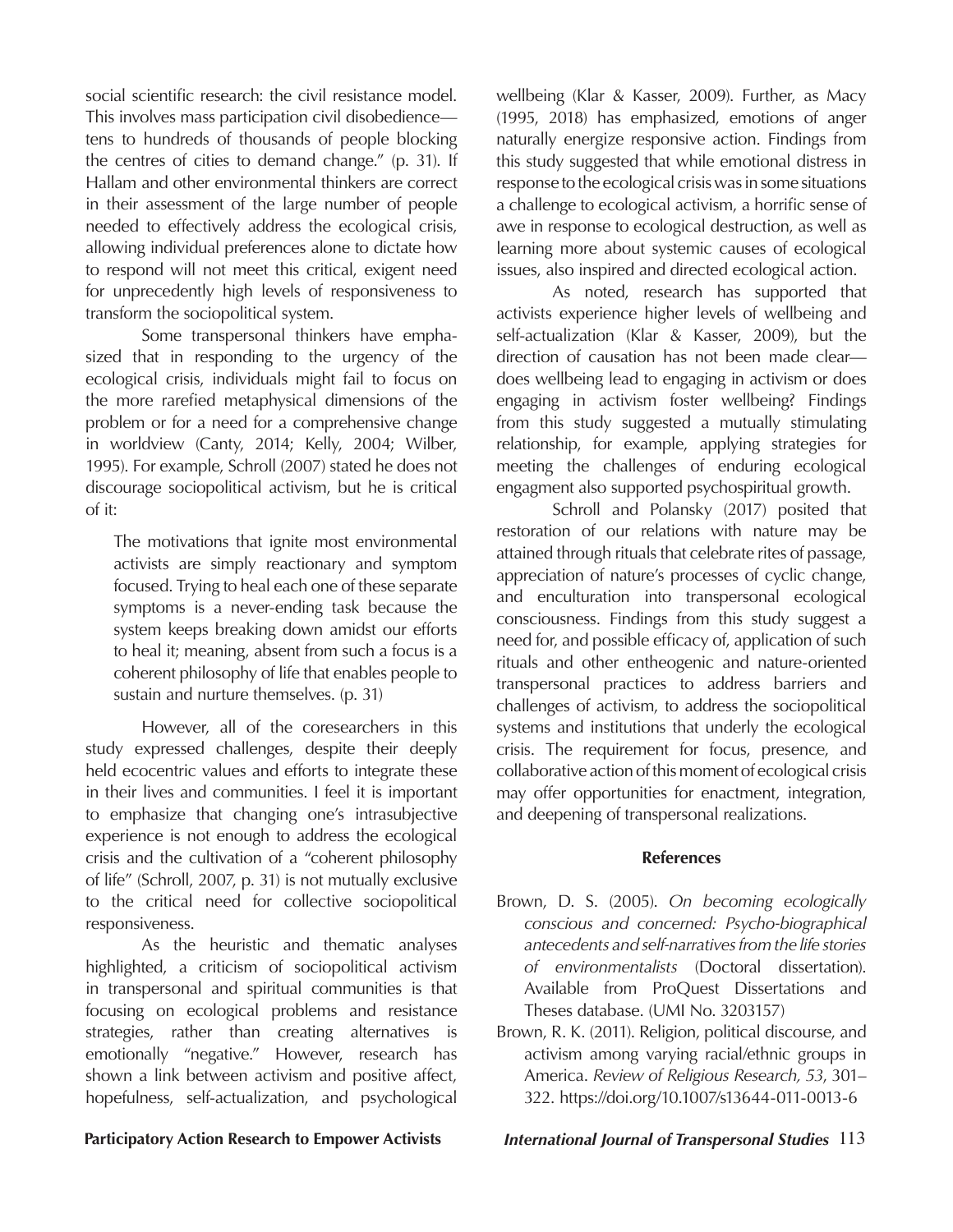- Canty, J. M. (2014). Walking between worlds: Holding multiple worldviews as a key for ecological transformation*. International Journal of Transpersonal Studies, 33*(1), 15–26. http://dx.doi. org/10.24972/ijts.2014.33.1.15
- Chawla, L. (2006). Learning to love the natural world enough to protect it. *Barn, 2*, 57–78.
- Democracy Now. (Producer). (2014). Why did the FBI label Ryan Shapiro's dissertation on animal rights a threat to national security? [Video]. http://www. democracynow.org/2014/3/25/why\_did\_the\_fbi\_ label\_ryan
- Denzin, N. K., & Lincoln, Y. S. (Eds.). (1994). *Handbook of qualitative research*. SAGE.
- Dunlap, R. E., Van Liere, K. D., Mertig, A. G., & Jones, R. E. (2000). Measuring endorsement of the new ecological paradigm: A revised NEP scale. *Journal of Social Issues, 56,* 425–442. https://doi. org/10.1111/0022-4537.00176
- Ellingson, L. L. (2009). *Engaging crystallization in qualitative research: An introduction.* SAGE. https://doi.org/10.4135/9781412991476
- Fadiman, J., Grob, C., Bravo, G., Agar, A., & Walsh, R. (2003). Psychedelic research revisited. *Journal of Transpersonal Psychology*, *35*, 111–125.
- Ferrer, J. N. (2011). Participatory transpersonal experience and transpersonal theory: A ten-year retrospective. *Journal of Transpersonal Psychology, 43*, 1–34.
- Fine, M., Torre, M. E., Boudin, K., Bowen, I., Clark, J., Hylton, D., & Upegui, D. (2003). Participatory action research: From within and beyond prison bars. In P. M. Camic, J. E. Rhodes, & L. Yardley (Eds.), *Qualitative Research in Psychology* (pp. 173–198). American Psychological Association. https://doi.org/10.1037/10595-010
- Finger, M. (1994). From knowledge to action? Exploring the relationships between environmental experiences, learning and behavior. *Journal of Social Issues, 50*, 141–160. https://doi. org/10.1111/j.1540-4560.1994.tb02424.x
- Finley, N. J. (1994). Political activism and feminist spiritual experience. In W. H. Swatos (Ed.), *Gender and religion* (pp. 159–172). Transaction Books.
- Fisher, A. (2002). *Radical ecopsychology: Psychology in the service of life*. State University of New York Press.
- Fox, W. (1995). *Toward a transpersonal ecology*. State University of New York Press.
- Gilens, M., & Page, B. (2014). *Testing theories of American politics: Elites, interest groups, and average citizens* (Doctoral dissertation). http:// www.princeton.edu/~mgilens/Gilens%20 homepage%20materials/Gilens%20 and%20Page/Gilens%20and%20Page%20 2014-Testing%20Theories%203-7-14.pdf
- Goffman, K., & Joy, D. (2004). *Counterculture through the ages*. Random House.
- Gottlieb, R. (2004). *This sacred Earth*. Routledge. https://doi.org/10.4324/9780203426982
- Greenwood, D. J., & Levin, M. (2005). Reform of the social sciences and of universities through action research. In N. K. Denzin & Y. S. Lincoln (Eds.), *SAGE handbook of qualitative research* (pp. 43–64). SAGE.
- Hallam, R. (2019). *Common sense for the 21st century: Only nonviolent rebellion can now stop climate breakdown and social collapse*. Chelsea Green.
- Hansen, J. (2009). *Storms of my grandchildren: The truth about the coming climate catastrophe and our last chance to save humanity*. Bloomsbury USA.
- Hines, J. M., Hungerford, H. R., & Tomera, A. N. (1986–1987). Analysis and synthesis of research on responsible environmental behavior: A metaanalysis. *Journal of Environmental Education, 18*, 1–8. https://doi.org/10.1080/00958964.1987.9943482
- Hoot, R. E., & Friedman, H. (2011). Connectedness and environmental behavior: Sense of interconnectedness and pro-environmental behavior. *International Journal of Transpersonal Studies*, *30*(1–2), 89–100.
- Jagel, J. M. (2007). *Entheogens and ecopsychology: Comparing mysticism and ecological orientation* (Doctoral dissertation). Available from ProQuest Dissertations and Theses database. (UMI No. 3288590)
- Kaplan, S. (2000). Human nature and environmentally responsible behavior. *Journal of Social Issues, 56,*  491–508. https://doi.org/10.1111/0022-4537.00180
- Kelly, S. (2004). The hidden face of wisdom: Toward an awakened activism. http://www. earthrainbownetwork.com/FocusArchives/ HiddenFaceWisdom.htm
- Kemmis, S., & McTaggart, R. (2005). Participatory action research. In N. K. Denzin & Y. S. Lincoln (Eds.) *SAGE handbook of qualitative research* (3rd ed., pp. 559–603). SAGE.
- 114 *International Journal of Transpersonal Studies* **Walker**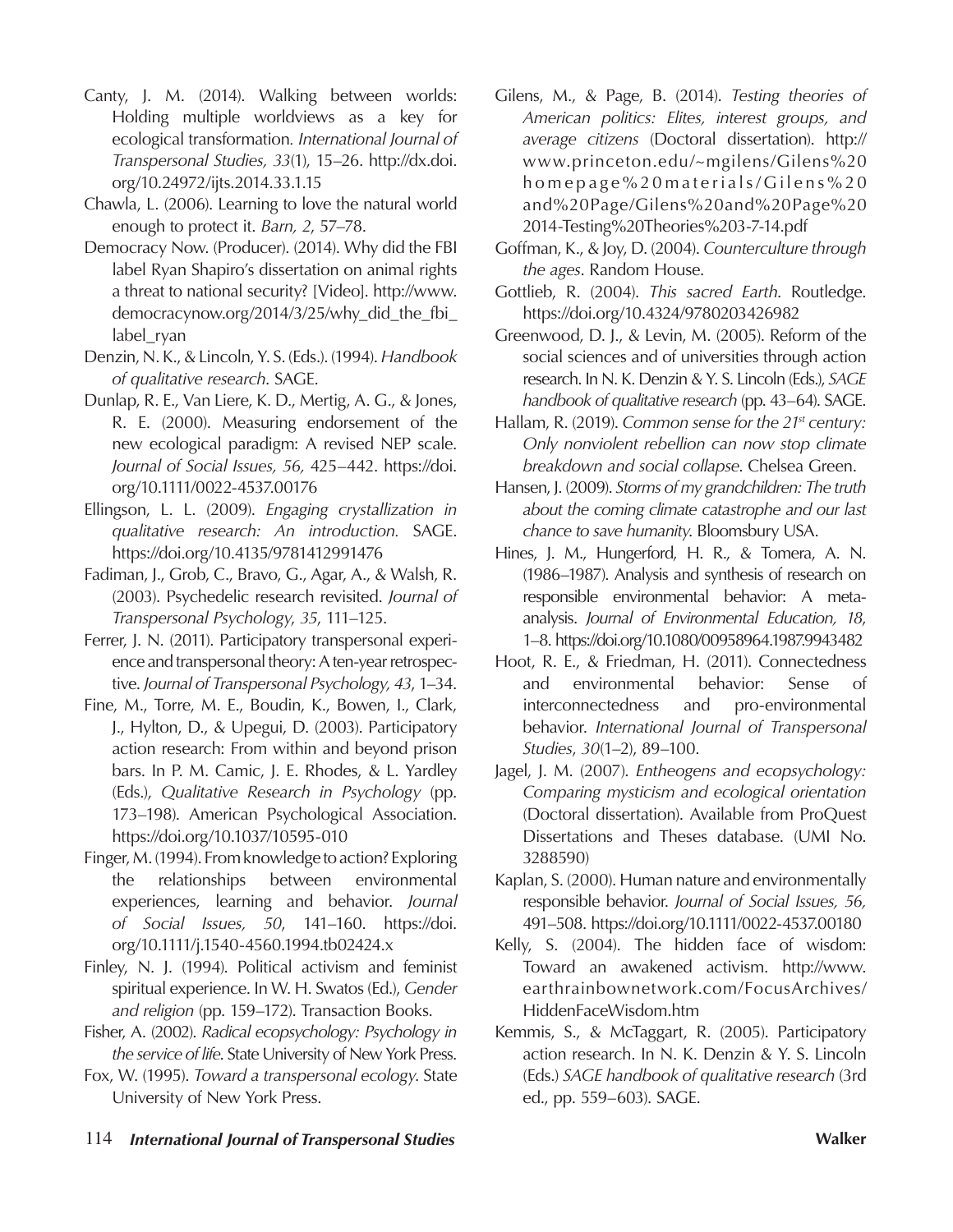Kheel, M. (2008). *Nature ethics: An ecofeminist perspective*. Rowman & Littlefield.

- Kincheloe, J. L., & McLaren, P. (2005). Rethinking critical theory and qualitative research. In N.K. Denzin & Y. S. Lincoln (Eds.) (2005). *SAGE handbook of qualitative research* (3rd ed., pp. 559–603). SAGE.
- Klar, M. & Kasser, T. (2009). Some benefits of being an activist: Measuring activism and its role in psychological well-being. *Political Psychology, 30*(5), 755– 777. https://doi.org/10.1111/j.1467-9221.2009.00724.x
- Lukacs, M. (2017, July 17). Neoliberalism has conned us into fighting climate change as individuals. *The Guardian*. https://www.theguardian.com/environ ment/true-north/2017/jul/17/neoliberalism-hasconned-us-into-fighting-climate-change-asindividuals
- Macy, J. (1995). Working through environmental despair. In T. Roszak (Ed.), *Ecopsychology: Restoring the earth, healing the mind* (pp. 240– 262). Sierra Club Books.

Macy, J. (2007). *World as lover, world as self*. Parallax Press.

- Macy, J., & Johnstone, C. (2012). *Active hope*. New World Library.
- Maslow, A. (1972). *The farther reaches of human nature*. Viking Compass.
- Maslow, A. (1994). *Religions, values, and peakexperiences*. Penguin Books.
- McKibben, B. (2010). *Eaarth: Making a life on a tough new planet*. Henry Holt.
- Metzner, R. (1999). *Green psychology: Transforming our relationship to the earth.* Park Street Press.
- Metzner, R. (2017). Entheogenesis–toward an expanded worldview of our time. *Journal of Humanistic Psychology, 57*(5), 443–449. https:// doi.org/10.1177/0022167817723405
- Moustakas, C. E. (1990). *H*e*uristic research*. SAGE.
- Naess, A. (1973). The shallow and the deep, long-range ecology movement. *Inquiry: An Interdisciplinary Journal of Philosophy, 16(1–4)*, 95–100.https:// doi.org/10.1080/00201747308601682
- Naess, A. (1990). *Ecology, community and lifestyle* (D. Rothenberg, Trans*.*). Cambridge University Press. https://doi.org/10.1017/CBO9780511525599
- NewSchoolCommonweal. (2018, April 29). *Joanna Macy-world as lover, world as self: The wisdom of our grief and outrage* [Video File]. https://www. youtube.com/watch?v=vwtk4endzxY
- Nightingale, D. J., & Cromby, J. (Eds.). (1999). *Social constructionist psychology: A critical analysis of theory and practice*. Open University Press.
- Nisbet, E. K. L., Zelenski, J. M., & Murphy, S. A. (2008). The Nature Relatedness Scale: Linking individuals' connection with nature to environmental concern and behavior. *Environment and Behavior, 41*, 715–740. https:// doi.org/10.1177/0013916508318748
- Plumwood, V. (2002). *Environmental culture: The ecological crisis of reason.* Routledge.
- Reich, C. A. (1971). *The greening of America*. Bantam Books.
- Roszak, T. (1992). *The voice of the earth: An exploration of ecopsychology*. Simon & Schuster.
- Rothberg, D. (2008). Connecting inner and outer transformation. In J. N Ferrer & J. H. Sherman (Eds.), *The participatory turn: Transpersonal experience, mysticism, religious studies* (pp. 349–370) State University of New York Press.
- Rubin, H. R., & Rubin, I. S. (2005). *Qualitative interviewing: The art of hearing data*. SAGE. https://doi.org/10.4135/9781452226651
- Ruether, R. R. (2007). Ecofeminist philosophy, theology, and ethics: A comparative view. In L. Kearns & C. Keller (Eds.), *Ecospirit: Religions and philosophies for the Earth* (pp. 77–96). Fordham University Press. https://doi.org/10.5422/fso/97 80823227457.003.0005
- Ruffing, J. K. (2001). *Mysticism & social transformation*. Syracuse University Press.
- Schroll, M. A. (2007). Wrestling with Arne Naess: A chronicle of ecopsychology's origins. *The Trumpeter: Journal of Ecosophy, 23*(1), 28–57.
- Schroll, M. A., Krippner, S., Vich, M. A., Fadiman, J., & Mojeiko, V. (2009). Reflections on transpersonal psychology's 40th anniversary, ecopsychology, transpersonal science, and psychedelics: A conversation forum. *International Journal of Transpersonal Studies, 28*(1). https://doi.org/10.24972/ijts.2009.2 8.1.39
- Schroll, M. A., Rowan, J., & Robinson, O. (2011). Clearing up Rollo May's views of transpersonal psychology and acknowledging May as an early supporter of ecopsychology. *International Journal of Transpersonal Studies, 30*(1). https:// doi.org/10.24972/ijts.2011.30.1-2.120